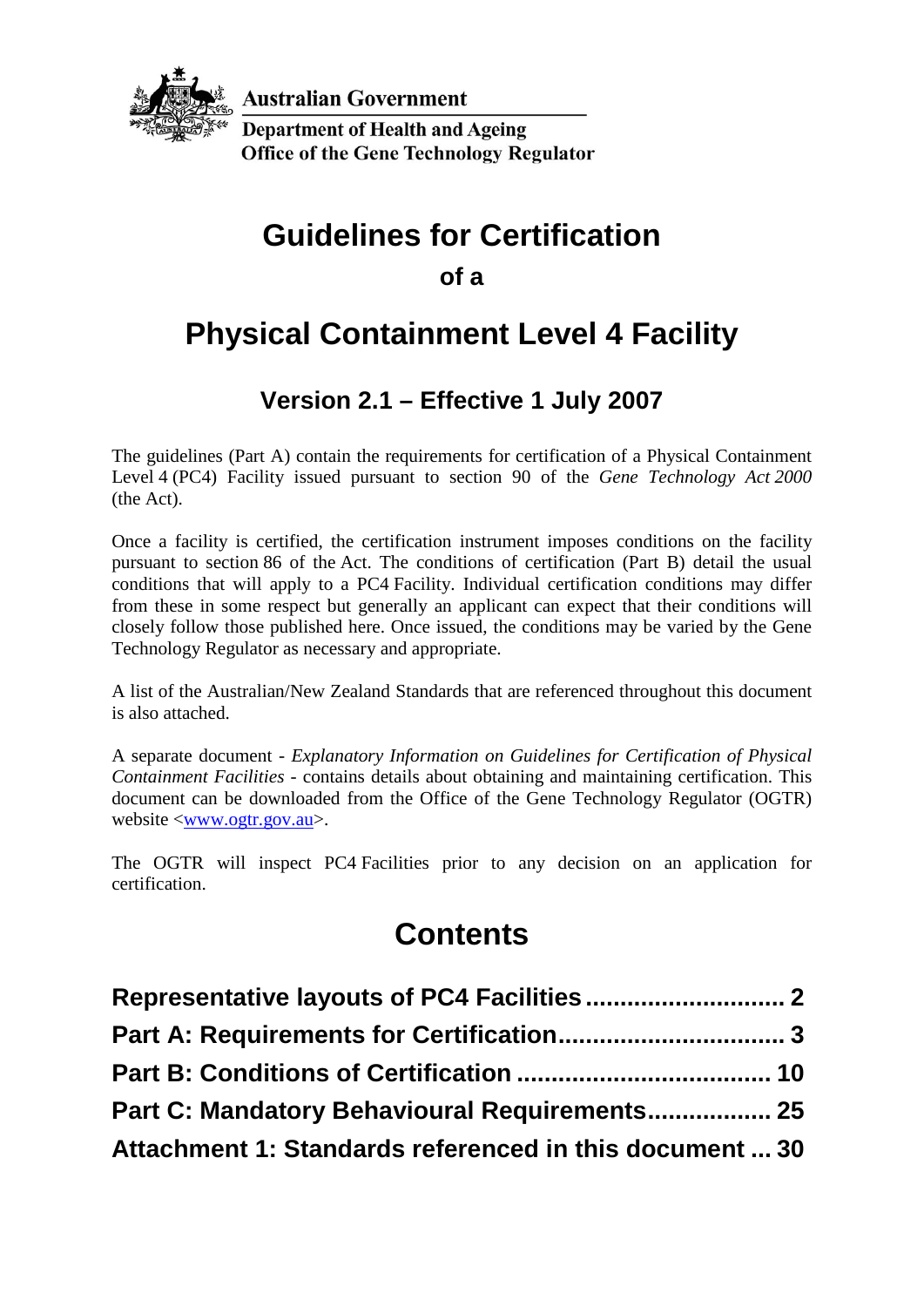#### <span id="page-1-0"></span>**Representative layouts of PC4 Facilities**

For the purposes of these PC4 Facility guidelines, a PC4 Facility includes a laboratory or work area separated from other areas by a dedicated airlock and may include other support rooms, corridors, etc. within the physical containment barrier certified by the Regulator. Representations of typical PC4 Facilities are shown below (Figures 1 and 2).



Figure 1: Representation of a non-suit area PC4 Facility

#### Figure 2: Representation of a suit area PC4 Facility



Guidelines for Certification of Physical Containment Facilities PC4 Facility Version 2.1 - Effective 1 July 2007 November 2008 2 of 30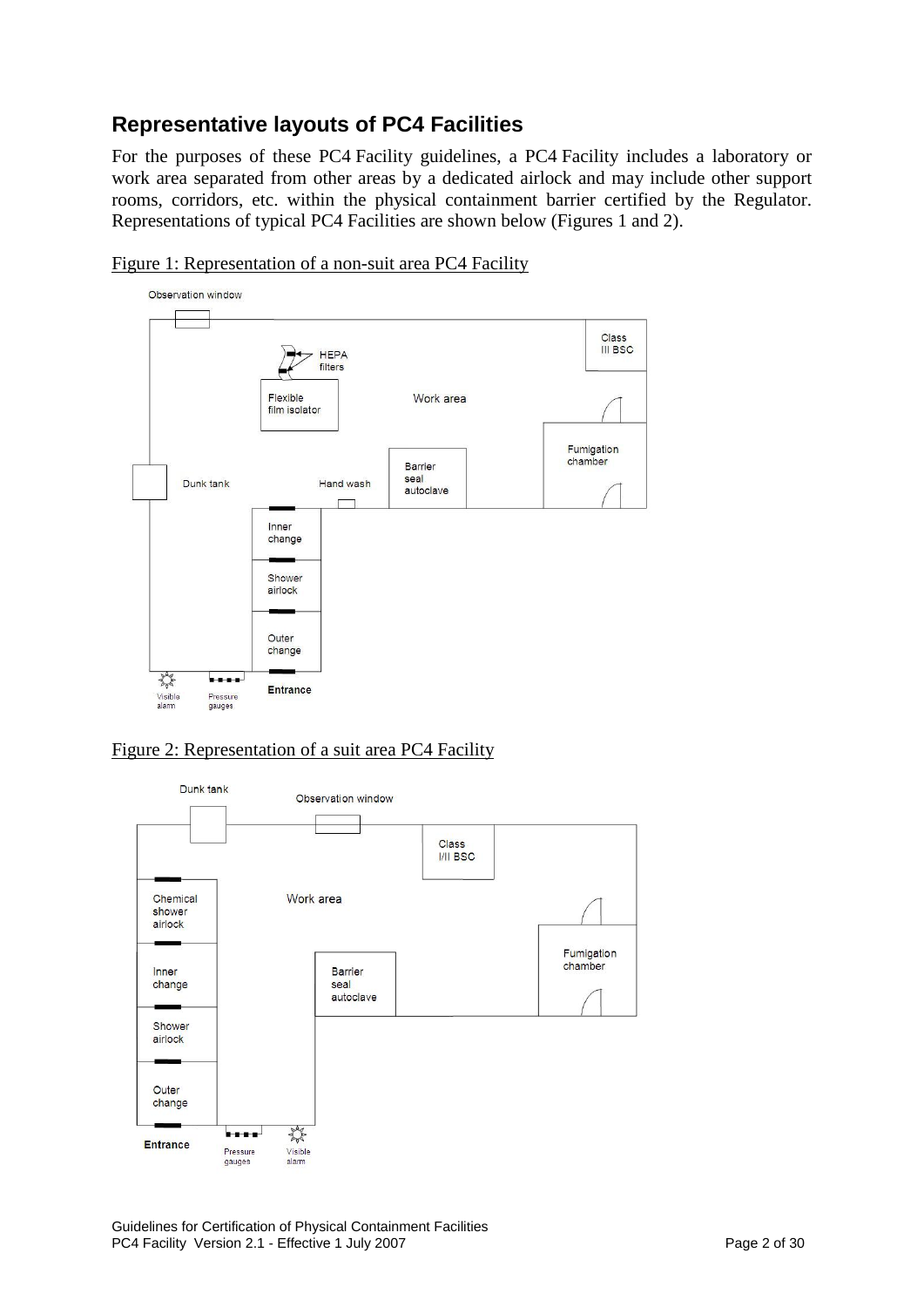# **Part A**

## <span id="page-2-0"></span>**Requirements for Certification**

#### **Physical Containment Level 4 Facility Version 2.1 – Effective 1 July 2007**

#### CONTAINMENT REQUIREMENTS THAT MUST BE MET IN ORDER FOR A PHYSICAL CONTAINMENT LEVEL 4 (PC4) FACILITY TO BE CERTIFIED BY THE GENE TECHNOLOGY REGULATOR (THE REGULATOR).

Section 90 of the *Gene Technology Act 2000*

These are the requirements for the certification of a PC4 Facility issued under section 90 of the *Gene Technology Act 2000* (the Act), and, as applicable, corresponding State legislation. These requirements apply to applications for certification of PC4 Facilities received on or after the day on which these guidelines take effect.

To be granted certification, a facility must meet each of the requirements for certification of a PC4 Facility, unless the facility receives a written exemption from meeting a particular requirement from the Regulator or a delegate of the Regulator.

### **Definitions and acronyms**

Unless defined otherwise in these requirements, words and phrases used in the requirements have the same meaning as in the Act and in the *Gene Technology Regulations 2001*.

Words in the singular include the plural and words in the plural include the singular.

Where any word or phrase is given a defined meaning, any other part of speech or other grammatical form in respect of that word has a corresponding meaning.

Where a word in the text is **bolded**, it indicates that the word has been defined (see below).

| airlock   | An area or rooms between a pair of doors that separates the<br>work area inside a facility from access corridors, other<br>laboratories, or other spaces outside the <b>facility</b> .     |
|-----------|--------------------------------------------------------------------------------------------------------------------------------------------------------------------------------------------|
|           | The <b>airlock</b> permits the movement of equipment and<br>personnel without affecting the inward flow of air into the<br>work area, since at least one door is kept closed at all times. |
| autoclave | Pressure steam steriliser.                                                                                                                                                                 |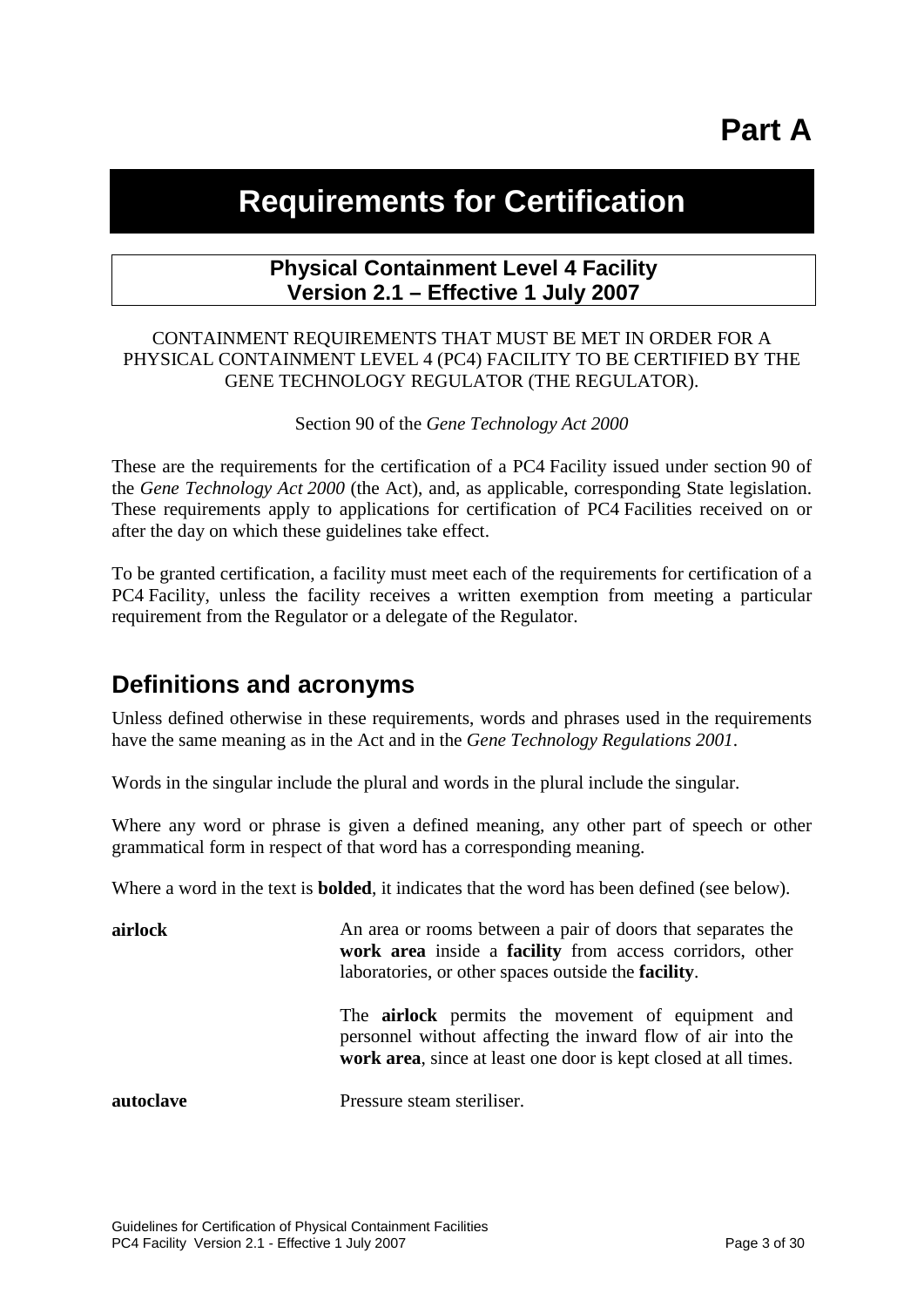| dealings or deal with | In relation to a GMO, means the following:<br>(a) conduct experiments with the GMO;<br>(b) make, develop, produce or manufacture the GMO;<br>$(c)$ breed the <b>GMO</b> ;<br>(d) propagate the $GMO$ ;<br>(e) use the GMO in the course of manufacture of a thing<br>that is not the GMO;<br>(f) grow, raise or culture the $GMO$ ;<br>$(g)$ import the <b>GMO</b> ;<br>(h) transport the $GMO$ ;<br>$(i)$ dispose of the <b>GMO</b> ;<br>and includes the possession, supply or use of the GMO for<br>the purposes of, or in the course of, a <b>dealing</b> mentioned in<br>any of the paragraphs (a) to (i). |
|-----------------------|-----------------------------------------------------------------------------------------------------------------------------------------------------------------------------------------------------------------------------------------------------------------------------------------------------------------------------------------------------------------------------------------------------------------------------------------------------------------------------------------------------------------------------------------------------------------------------------------------------------------|
| decontamination       | A physical or chemical process which removes, kills or<br>renders non-viable the GMOs being dealt with in the<br>facility, but does not necessarily result in sterility.                                                                                                                                                                                                                                                                                                                                                                                                                                        |
| envelope walls        | Walls that form the external perimeter of a building.                                                                                                                                                                                                                                                                                                                                                                                                                                                                                                                                                           |
| facility              | The whole of the space that is to be certified by the<br>Regulator to a specific level of containment. A certified<br>facility comprises the work area and any airlock or change<br>room used to enter or leave the <b>work area</b> .                                                                                                                                                                                                                                                                                                                                                                          |
| <b>GMO</b>            | Genetically Modified Organism.                                                                                                                                                                                                                                                                                                                                                                                                                                                                                                                                                                                  |
| PC4                   | Physical Containment Level 4.                                                                                                                                                                                                                                                                                                                                                                                                                                                                                                                                                                                   |
| the Regulator         | The Gene Technology Regulator.                                                                                                                                                                                                                                                                                                                                                                                                                                                                                                                                                                                  |
| work area             | Any area inside a <b>facility</b> that is not performing the function<br>of an <b>airlock</b> or change room.                                                                                                                                                                                                                                                                                                                                                                                                                                                                                                   |
|                       | Procedures on GMOs must take place in the work area and<br>any procedures in the work area are subject to the<br>conditions on the certification instrument.                                                                                                                                                                                                                                                                                                                                                                                                                                                    |

### **Facility location, construction and access requirements**

1. The **facility** to be certified must be housed in a separate building or form an isolated part of a building. The **facility** must be located close to mechanical service areas and away from **envelope walls** to provide an interstitial space that can be maintained at a positive pressure with respect to the **facility** boundary. Full access to all exterior surfaces of the **facility** and service penetrations must be provided to facilitate periodic integrity testing.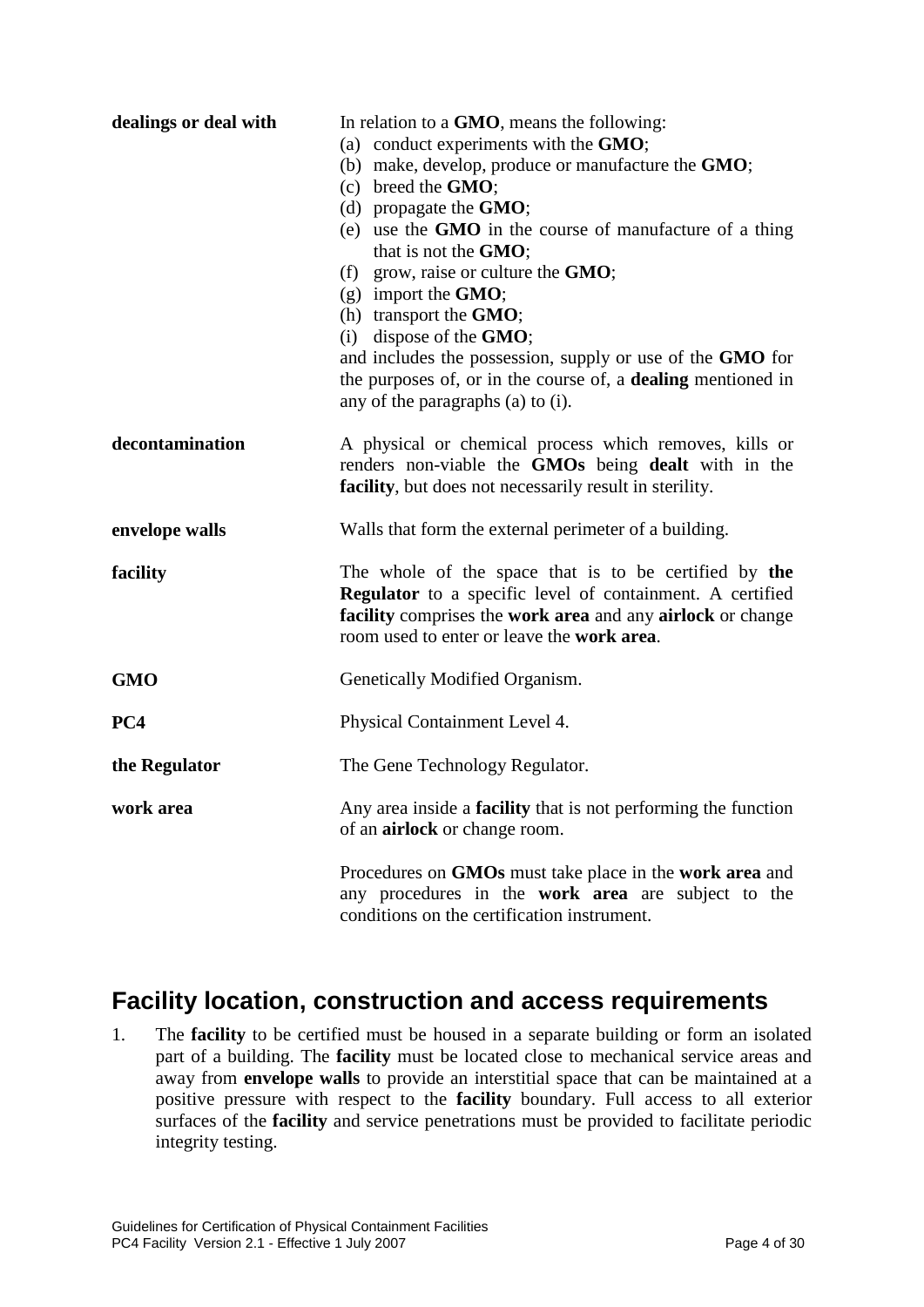- 2. The **facility** must be a sealed internal shell bounded by walls, doors, windows, floors and ceilings, which allow gaseous **decontamination** and the operation of the **facility** under negative pressure. Seals at all **facility** surfaces and junctions must be continuous. Interior surfaces must be gastight to prevent transfer of any gases. All penetrations must be sealed. Doors must be lockable.
- 3. The **facility** must be constructed so that it achieves upon commissioning an air leakage rate, at a differential pressure of 200 Pa, of no more than 120L/min.
- 4. The entrance to the **work area** must be through an outer and inner change room, separated by a shower **airlock**. The shower **airlock** doors must be interlocked to prevent simultaneous opening of both doors. **Airlock** doors must be airtight and fitted with inflatable or compression seals to the full perimeter. Entry and exit door controls must operate in the event of power failure or building management system failure.
- 5. Windows positioned on the containment barrier are to be sealed in place. Any window glazing material must be of laminated security glass selected to withstand the maximum pressure differential imposed during all operating conditions, including all possible failure modes, and during testing.
- 6. The **facility** must be constructed to permit visual monitoring of all activities from outside the **facility**.

NOTE: Visual monitoring could be achieved by a viewing panel, CCTV, or video/web-based monitoring.

- 7. All surfaces in the **facility** must be smooth; impermeable to water, chemicals and gases; easily cleanable; and resistant to damage by the cleaning agents, disinfectants and gaseous **decontaminants** that will be used in the **facility**, including but not limited to:
	- (a) walls, doors, floors, and benches (bench tops must not have open seams);
	- (b) furniture, including seating; and
	- (c) ceilings.
- 8. **Facility** equipment and fixtures, such as benches, doors, drawers and handles, must be designed to prevent the possibility of snagging, catching, puncturing or tearing protective clothing.
- 9. Two alternative independent communication systems must be provided for contact between persons inside and outside the **facility**. At least one of these systems must operate in the event of power failure.
- 10. All cables and conduits must be permanently and durably sealed at the **facility** containment barrier. Permanent support and protection must be provided to minimise the risk of accidental disturbance of seals.
- 11. If drainage traps exist, the drainage seal depth of the drainage traps must be designed so that a seal is able to be maintained under all expected operating air pressures.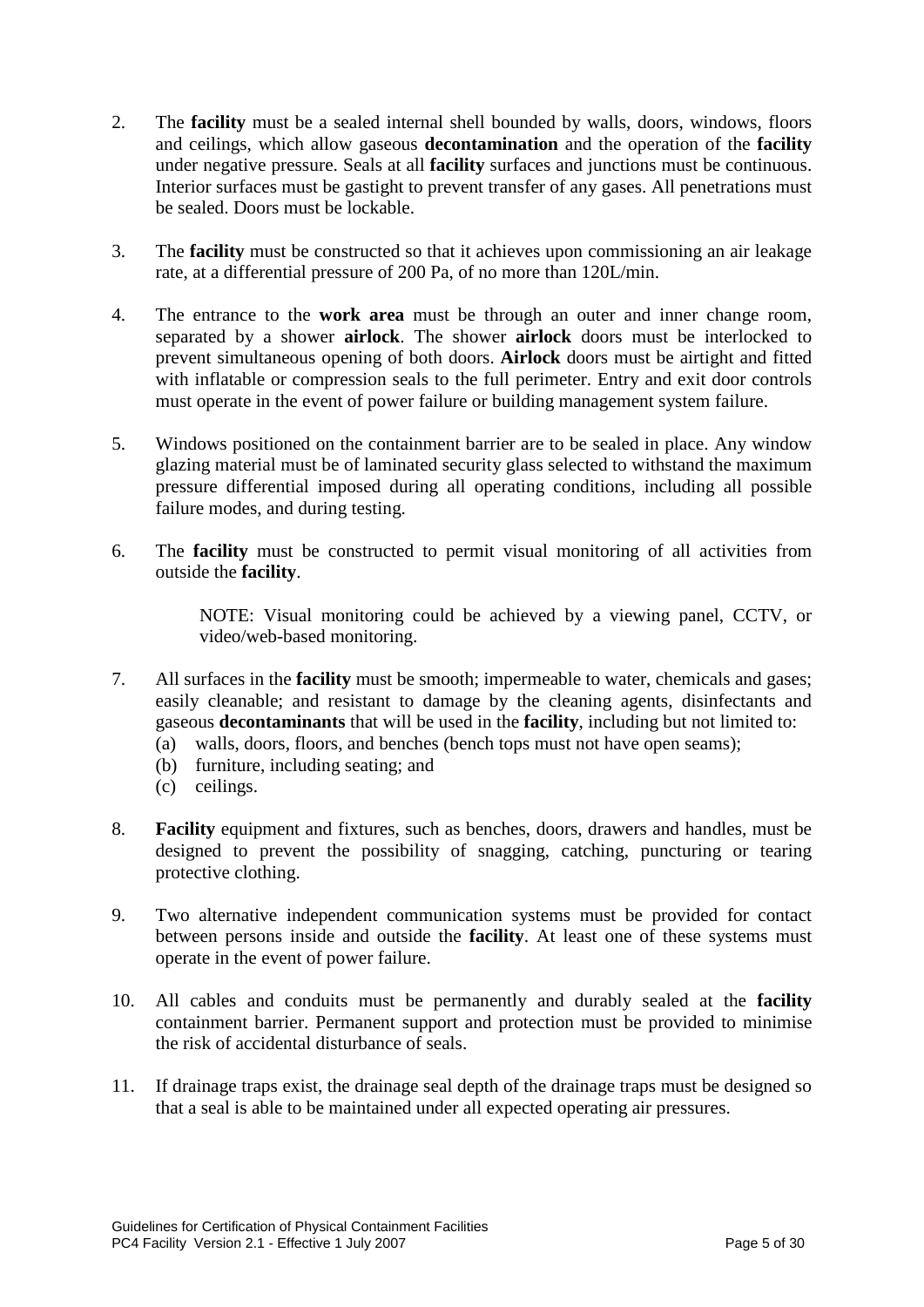12. Any drainage and sewer vents, and vents from the effluent **decontamination** system, must be provided with a filter with pore size of less than or equal to  $0.2 \mu m$ . These vents must also be able to be isolated and **decontaminated**.

### **Laboratory services and equipment requirements**

- 13. All services must be tested and results documented before the **facility** is commissioned.
- 14. Water supplied to the **facility** must be provided with backflow prevention by a registered testable device that has a high hazard rating for protection against both backpressure and back-siphonage in accordance with the requirements of AS/NZS 3500.1:2003. Backflow prevention must isolate the **facility** to the exclusion of all other areas. There must be an isolation valve immediately outside the **facility**.

NOTE: This includes water supplied to equipment directly associated with the operation of the **facility**, such as **autoclaves**.

- 15. Any reticulated services supplied to the **facility**, such as piped gases, must be fitted with backflow prevention or alarms to advise persons of a low pressure condition. Potentially hazardous gases (flammable, combustible or other special hazard) must be provided with leak detection and alarms to warn persons of a leak.
- 16. An **autoclave** must be provided within the **work area**. It must be of double-ended type with interlocked doors. The inner door must open into the **facility** and the outer door must open externally to the **facility**. A barrier, sealed to the chamber of the **autoclave**, must be provided and this barrier must be sealed to the **facility** perimeter to maintain the **facility** airtight seal. The interlock must prevent simultaneous opening of both doors, and must prevent opening of the outer door once the inner door has been opened unless a full sterilization cycle has taken place. Maintenance must be achievable from outside the **facility** to the maximum extent practicable. Connections and equipment associated with the **autoclave** must be designed and installed to minimise the risk of escape of viable **GMOs**. This must include the use of bursting discs before pressure relief valves with interstitial pressure monitoring and an alarm, adequate retention of condensate during warm up, and prevention of contamination of vacuum pumps.
- 17. A pass-through dunk-tank, gaseous **decontamination** chamber or equivalent **decontamination** equipment must be provided, so that materials and equipment that cannot be **decontaminated** in the **autoclave** can be rendered safe for removal from the **facility**.
	- 17.1. If a dunk tank is to be provided, it must be capable of being sealed.
	- 17.2. If a gaseous **decontamination** chamber is to be provided, the inner and outer doors must be interlocked to prevent simultaneous opening at any time.
- 18. A system must be in place to effect the **decontamination** of all effluent from the **work area**, shower and inner change room before being discharged. An alarm must be provided to alert persons of any **decontamination** system malfunction.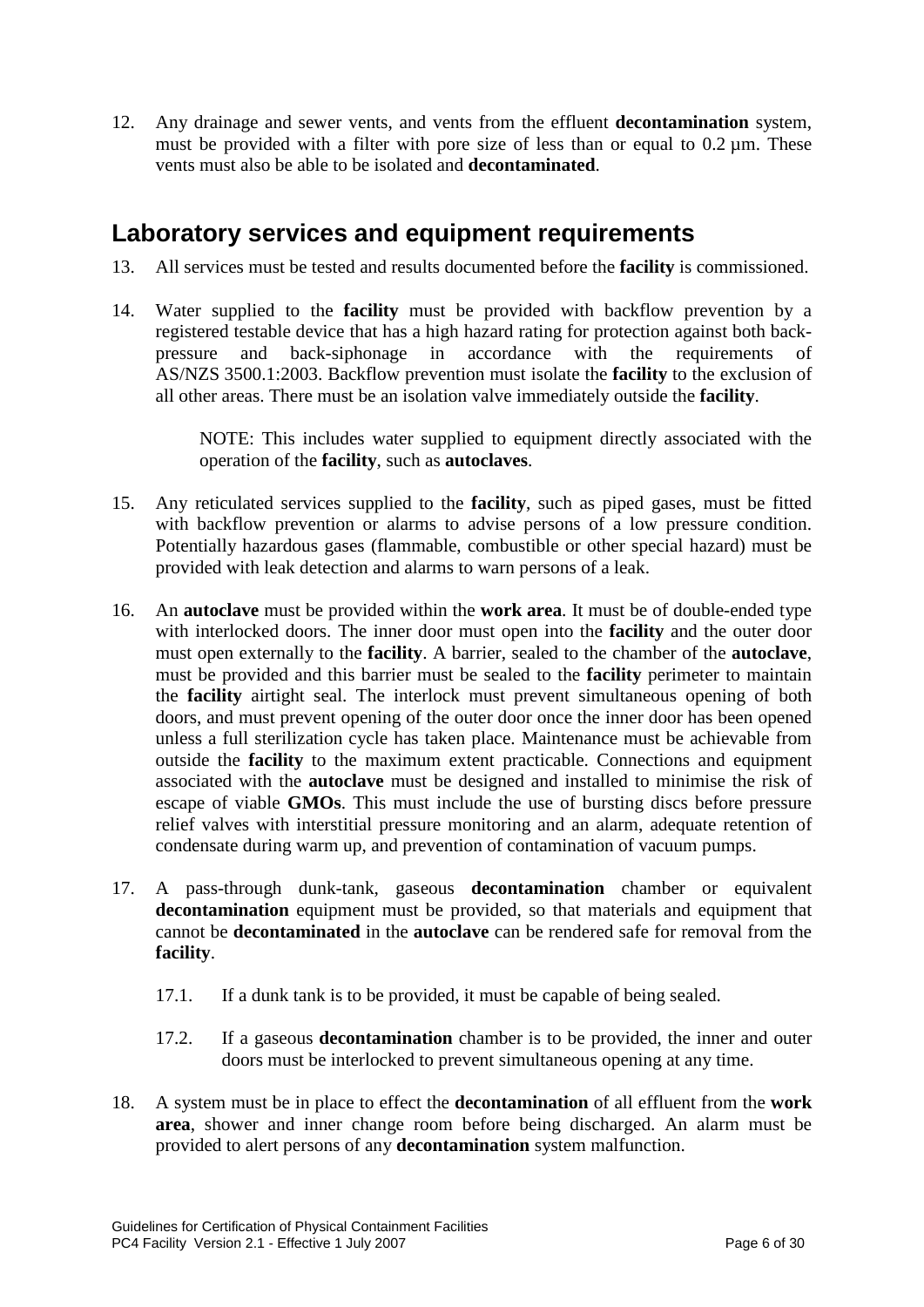19. Vacuum services must be provided with liquid disinfectant traps at each point of use in the **facility**. Air drawn through the liquid disinfectant trap must be filtered with a filter with pore size of less than or equal to 0.2 um prior to connection to the vacuum pump.

NOTE: Central vacuum systems are not recommended for use in **PC4 facilities**.

- <span id="page-6-0"></span>20. The **facility** must have an automatic changeover emergency power source that is activated in the event of power failure. The emergency power source must ensure continuing operation of the ventilation systems, biosafety cabinets, flexible film isolators, room access shower controls, emergency lighting, emergency communication systems, and control systems associated with ventilation, effluent and waste management. Uninterruptible Power Supplies (UPS) must be provided to any services that do not automatically restore correct control functions following changeover between normal power and emergency power, including personal breathing air sources in a suit area.
- 21. The **facility** must be provided with a duress alarm system that, when triggered, raises an alert with at least one person external to the **facility**.
- 22. High performance respiratory equipment must be available outside the **work area**.

## **Containment equipment requirements**

23. The **facility** must contain a biological safety cabinet (BSC) appropriate to the **dealings**  which are to be undertaken in the **facility**.

## **Heating, ventilation and air conditioning requirements**

- 24. A non-recirculating ventilation system that establishes a negative air pressure gradient in the **facility** must be provided to establish a directional airflow into the **work area**. The supply and exhaust airflow must be separate and interlocked to prevent positive pressurisation of the **facility** in the event of failure of the exhaust fan. Interlocking that is independent of the building management system must be provided.
- 25. There must be a pressure differential of at least 25 Pa between each room to achieve air flow direction towards the **work area**.
- 26. The pressure differential must be achieved by means of an independent room exhaust fan located downstream of the HEPA filter(s) and discharging to the outside atmosphere. All exhaust air and **decontaminating** gases used during gaseous **decontamination** of the **facility** and in the gaseous **decontamination** chamber must be purged to the atmosphere in such a manner that it is dispersed away from occupied buildings and air intakes.
- 27. The **facility** must be equipped to measure and display the pressure difference between the **work area** and areas adjacent to the **facility**. The display must be located so it can be read before entering the **facility**.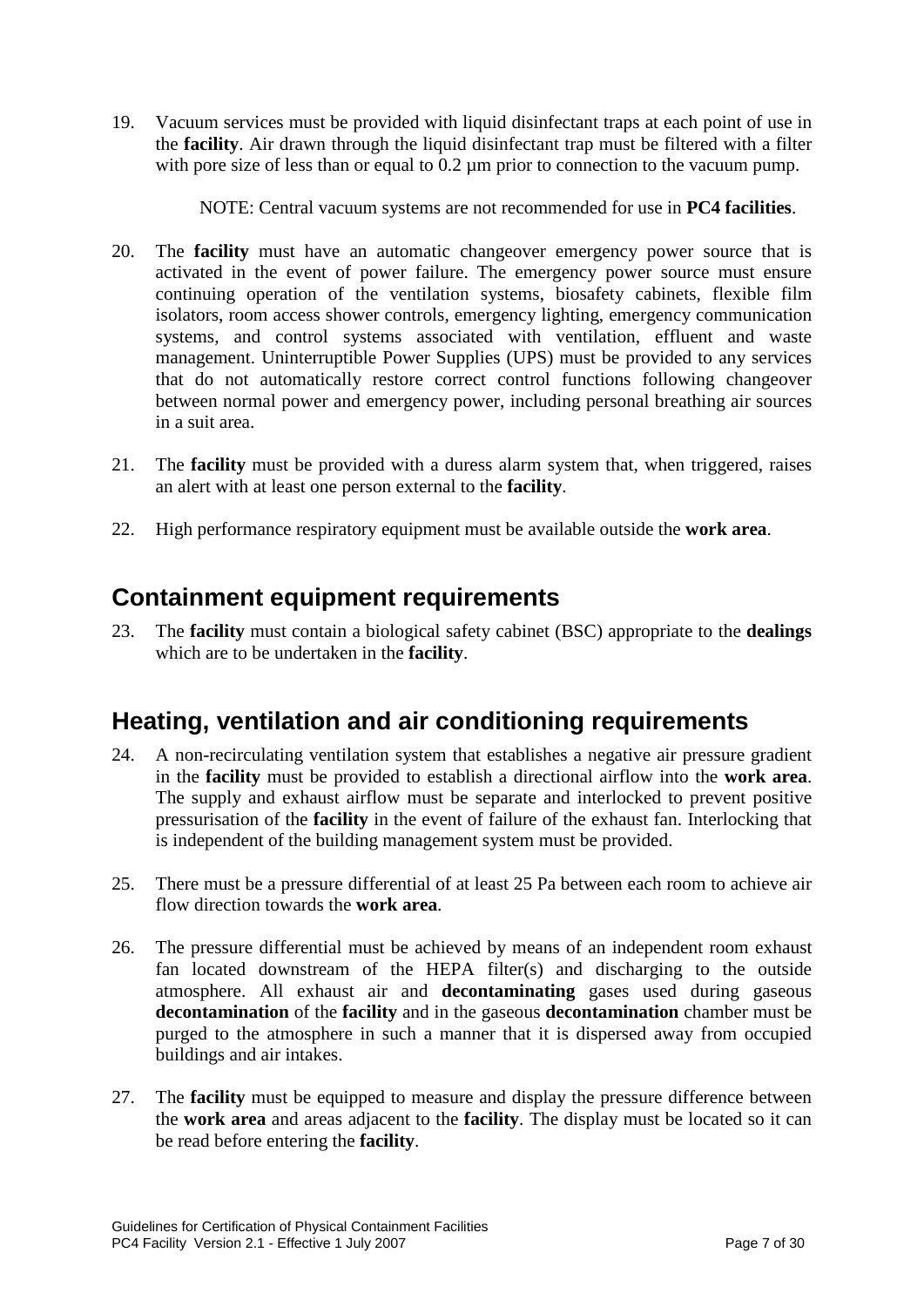- 28. If a manometer/differential pressure gauge is used to sense the pressure differentials between adjacent areas, any differential pressure monitoring lines must be fitted with a filter with pore size of less than or equal to  $0.2 \text{ µm}$ .
- 29. The **facility** must be equipped with an alarm that is visible and audible inside and outside the **facility** and activated when the pressure in the **work area**, inner change room or shower **airlock** is more than 15 Pa above the set point for more than 2 minutes.

NOTE: The purpose of the alarm is to indicate a malfunction of the air system and therefore the alarm should not activate during the course of normal opening and closing of the doors.

- 30. Supply and exhaust ductwork between the connection to the **facility** and the HEPA filter housings must be gastight. Gastight valves and HEPA filters must be located as close to the perimeter of the **facility** as practicable to minimise the lengths of potentially contaminated ducts.
- 31. Supply or replacement air to the **facility** must be HEPA filtered.
- 32. The supply and exhaust filters must be HEPA filters as specified in Clause 1.3.15 of AS/NZS 2243.3:2002, or another filter that meets all requirements of AS 4260:1997 with a minimum performance of Grade 2.

NOTE: Consideration should be given to preceding each HEPA filter by a suitable pre-filter to prolong the life of the HEPA filter element. Pre-filters must be Type 1 Class A or B in accordance with AS 1324.1:2001, with a minimum efficiency of 90% when tested to AS 1324.2:1996 with test dust No. 4.

Where animals that create dust, dander or other airborne particulate contamination are used, consideration should be given to fitting appropriate roughing filters to exhaust air grilles in the animal rooms to prolong the life of the exhaust filter against rapid clogging.

- 33. The exhaust HEPA filters(s) must be mounted in gastight housing, with sealed access doors, and the ductwork between the **facility** and the HEPA filter housing must also be gastight. The design and location of the filter housing must allow for access to, and integrity testing of, the HEPA filters. Exhaust air is to be dedicated to the **facility** and completely separate from other areas.
- 34. Filter housings must incorporate the following features:
	- (a) a gastight isolating valve on the air outlet duct (and supply duct if present). If **decontamination** of the filters is to be performed separately from **decontamination** of the **facility**, an isolating valve on the air inlet duct and upstream and downstream valved ports is also required;
	- (b) secure filter element clamping and mounting tracks;
	- (c) filter chambers designed to allow gaseous **decontamination** before filters are removed;
	- (d) if the housing contains upstream and downstream valved pressure tappings to permit monitoring and display of the filter air flow pressure drop, the tapping on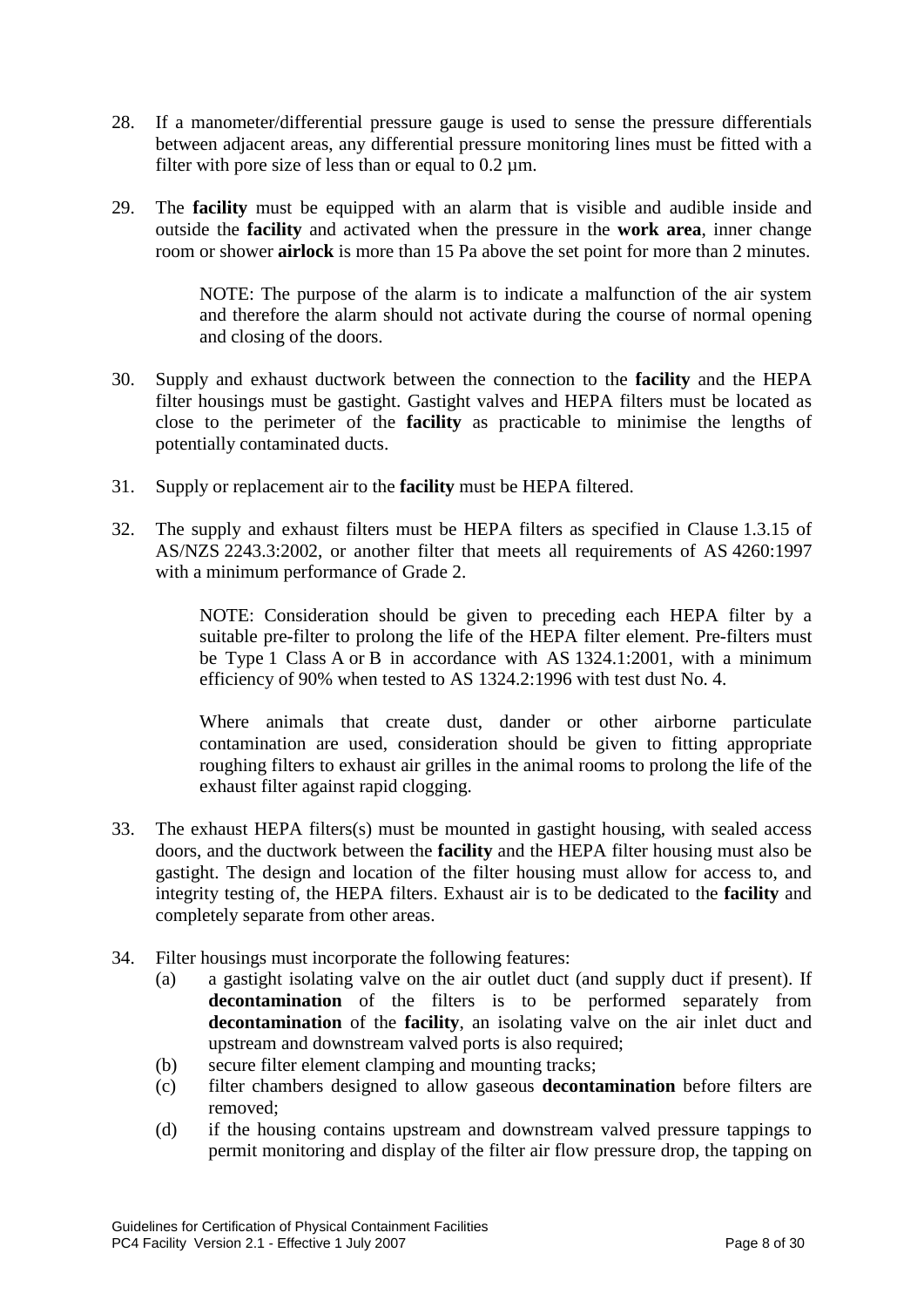the **facility** side of the HEPA filter must be fitted with a filter with pore size of less than or equal to 0.2 µm that is protected from physical impact; and

(e) ability to withstand pressure of 2,500 Pa.

### **Suit area requirements**

For certain circumstances, a specially designed suit area may be provided within the **facility**. Where this is the case, the **facility** must meet the following requirements in addition to all other requirements listed:

- 35. The entrance to the suit area must be through a chemical shower **airlock** fitted with gastight interlocked doors. The chemical shower must incorporate a disinfectant that is effective against the micro-organisms **dealt** with in the suit area.
- 36. Persons who enter the suit area must wear a one-piece positive pressure suit that is ventilated by a life support system that includes an alarm and emergency back-up breathing air system.

NOTE: Consideration must be given to the provision of a suit storage room to facilitate testing of the suit prior to entering the **work area**.

- 37. An automatic second exhaust fan must be provided to re-establish the negative pressure of the suit area in the minimum time possible in the event of exhaust fan failure. Supply and exhaust fan systems must be interlocked or provided with rapidly acting mechanisms to ensure positive pressures cannot occur in the suit area at any time. The exhaust air must be filtered through two HEPA filters installed in series.
- 38. The personal breathing air source must be connected to an Uninterruptible Power Supply (UPS) in accordance with requirement [20.](#page-6-0)
- 39. An automatic changeover emergency power source that is activated in the event of power failure must be provided. Essential control equipment must monitor and reestablish room pressure conditions during operation on emergency power. Sufficient uninterruptible power must be provided to ensure this occurs.

## **Capacity to comply with certification conditions**

40. The applicant must be able to demonstrate a capacity to comply with the conditions of certification that will generally be applied to a certified **PC4 Facility**. These conditions are found in Part B of this document.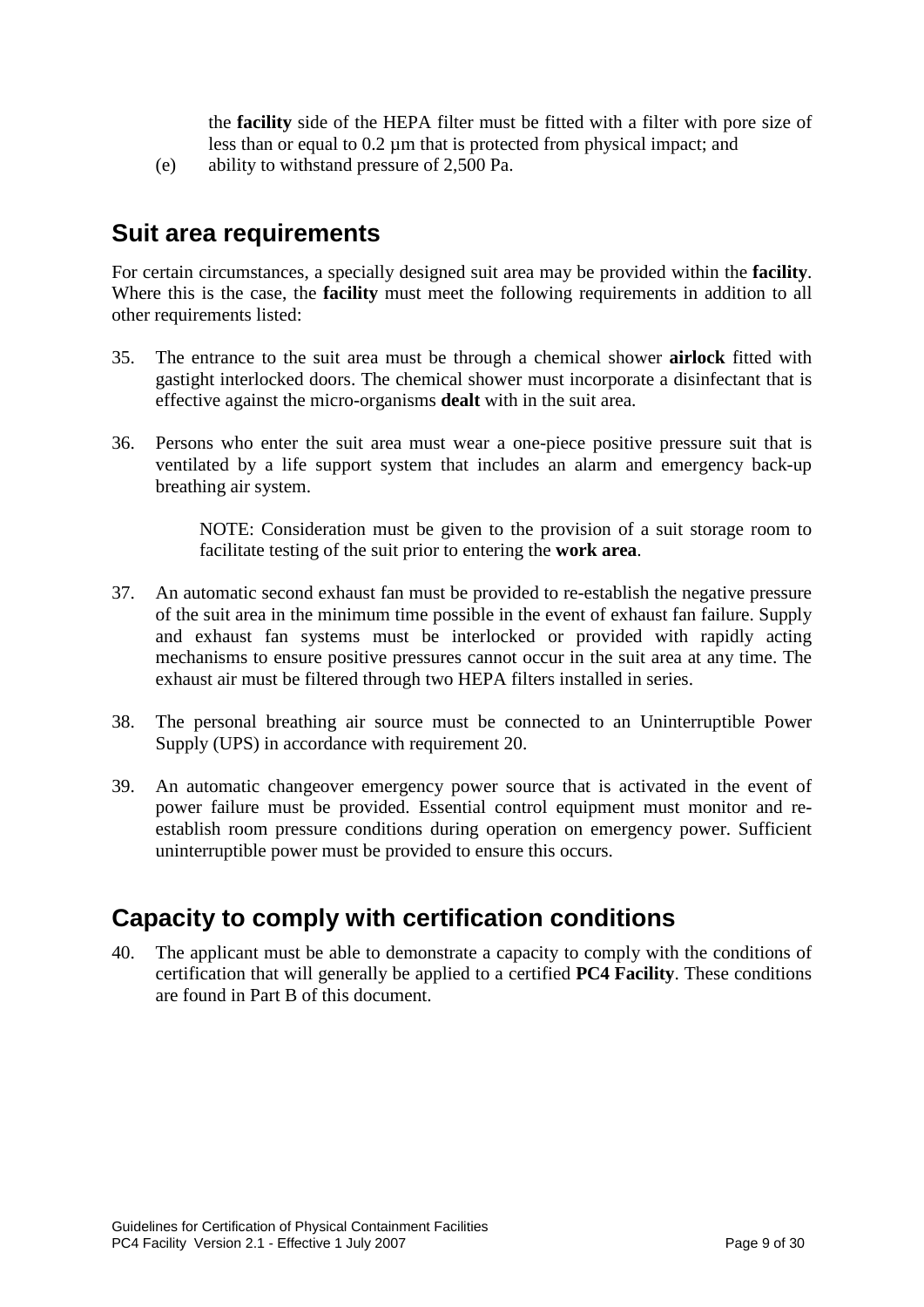# **Part B**

# **Conditions of Certification**

#### **Physical Containment Level 4 Facility Version 2.1 – Effective 1 July 2007**

<span id="page-9-0"></span>Conditions are imposed on facilities by the Regulator at the time of certification pursuant to section 86 of the *Gene Technology Act 2000* (the Act), and, as applicable, corresponding State legislation. The condition clauses in this section are the ones that can be expected, in most cases, to be included in the certification instrument as the conditions of certification for a Physical Containment Level 4 (PC4) Facility.

### **Definitions and acronyms**

Unless defined otherwise in these conditions, words and phrases used in the conditions have the same meaning as in the Act and in the *Gene Technology Regulations 2001*.

Words in the singular include the plural and words in the plural include the singular.

Where any word or phrase is given a defined meaning, any other part of speech or other grammatical form in respect of that word has a corresponding meaning.

Where a word in the text is **bolded**, it indicates that the word has been defined (see below).

| airlock   | An area or rooms between a pair of doors that separates the<br>work area inside a facility from access corridors, other<br>laboratories, or other spaces outside the <b>facility</b> .     |
|-----------|--------------------------------------------------------------------------------------------------------------------------------------------------------------------------------------------|
|           | The <b>airlock</b> permits the movement of equipment and<br>personnel without affecting the inward flow of air into the<br>work area, since at least one door is kept closed at all times. |
| autoclave | Pressure steam steriliser.                                                                                                                                                                 |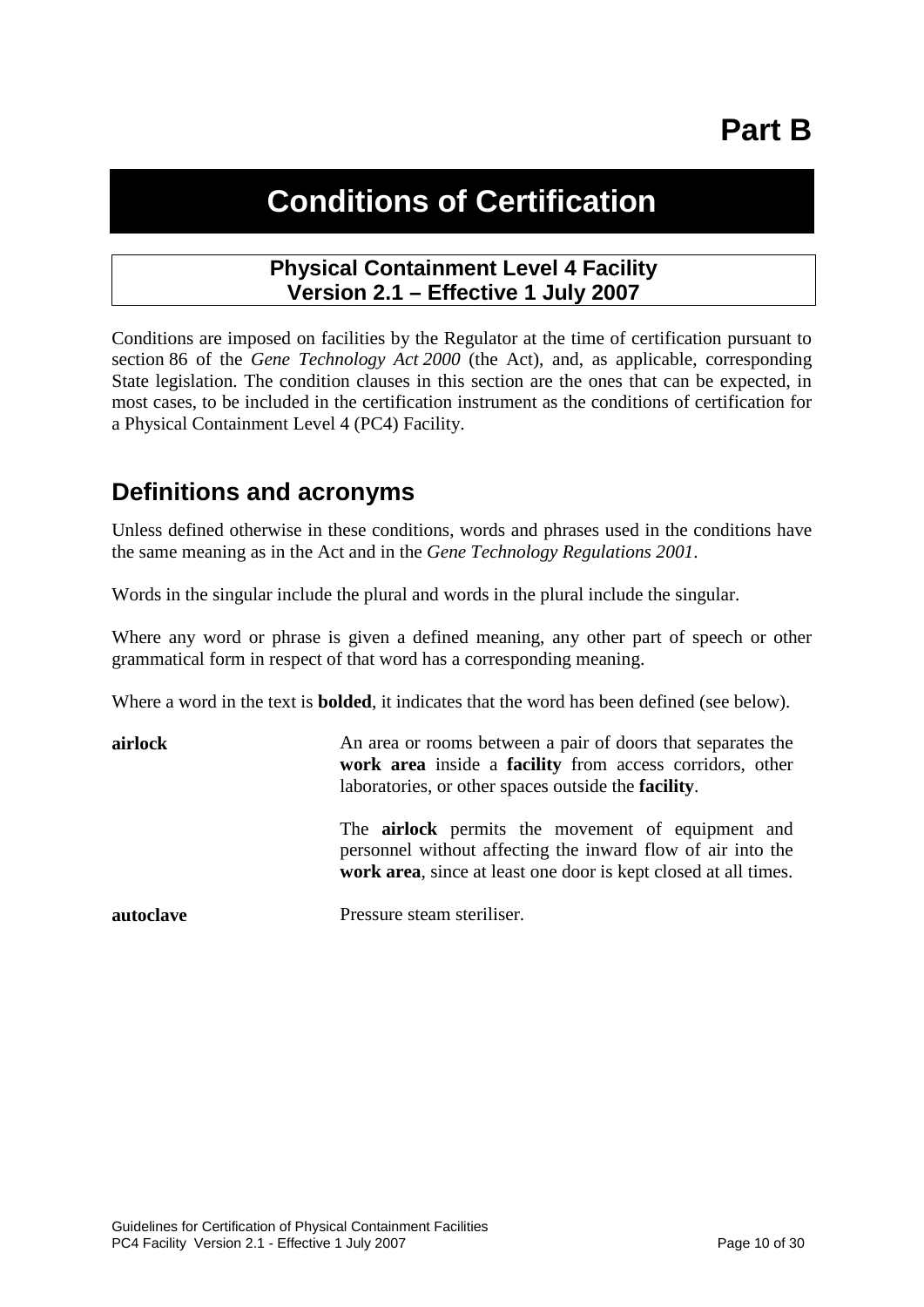| dealings or deal with | In relation to a <b>GMO</b> , means the following:<br>(a) conduct experiments with the GMO;<br>(b) make, develop, produce or manufacture the <b>GMO</b> ;<br>$(c)$ breed the <b>GMO</b> ;<br>(d) propagate the $GMO$ ;<br>(e) use the GMO in the course of manufacture of a thing<br>that is not the GMO;<br>(f) grow, raise or culture the $GMO$ ;<br>$(g)$ import the <b>GMO</b> ;<br>(h) transport the $GMO$ ;<br>(i) dispose of the $GMO$ ;<br>and includes the possession, supply or use of the GMO for<br>the purposes of, or in the course of, a dealing mentioned in<br>any of the paragraphs (a) to (i). |
|-----------------------|-------------------------------------------------------------------------------------------------------------------------------------------------------------------------------------------------------------------------------------------------------------------------------------------------------------------------------------------------------------------------------------------------------------------------------------------------------------------------------------------------------------------------------------------------------------------------------------------------------------------|
| decontamination       | A physical or chemical process which removes, kills or<br>renders non-viable the GMOs being dealt with in the<br>facility, but does not necessarily result in sterility.                                                                                                                                                                                                                                                                                                                                                                                                                                          |
| <b>DIR</b>            | A dealing involving the intentional release of GMOs into<br>the environment.                                                                                                                                                                                                                                                                                                                                                                                                                                                                                                                                      |
| <b>DNIR</b>           | A dealing <i>not</i> involving the intentional release of GMOs<br>into the <b>environment</b> .                                                                                                                                                                                                                                                                                                                                                                                                                                                                                                                   |
| envelope walls        | Walls that form the external perimeter of a building.                                                                                                                                                                                                                                                                                                                                                                                                                                                                                                                                                             |
| facility              | The whole of the space that is to be certified by the<br><b>Regulator</b> to a specific level of containment. A certified<br>facility comprises the work area and any airlock or change<br>room used to enter or leave the work area.                                                                                                                                                                                                                                                                                                                                                                             |
| <b>GM</b>             | Genetically Modified.                                                                                                                                                                                                                                                                                                                                                                                                                                                                                                                                                                                             |
| <b>GMO</b>            | Genetically Modified Organism.                                                                                                                                                                                                                                                                                                                                                                                                                                                                                                                                                                                    |
| licensed dealing      | A dealing conducted under the conditions of a licence for<br>either a DIR or DNIR issued by the Regulator.                                                                                                                                                                                                                                                                                                                                                                                                                                                                                                        |
| <b>NLRD</b>           | Notifiable Low Risk Dealing.                                                                                                                                                                                                                                                                                                                                                                                                                                                                                                                                                                                      |
| <b>OGTR</b>           | Office of the Gene Technology Regulator.                                                                                                                                                                                                                                                                                                                                                                                                                                                                                                                                                                          |
| PC4                   | Physical Containment Level 4.                                                                                                                                                                                                                                                                                                                                                                                                                                                                                                                                                                                     |
| the Regulator         | The Gene Technology Regulator.                                                                                                                                                                                                                                                                                                                                                                                                                                                                                                                                                                                    |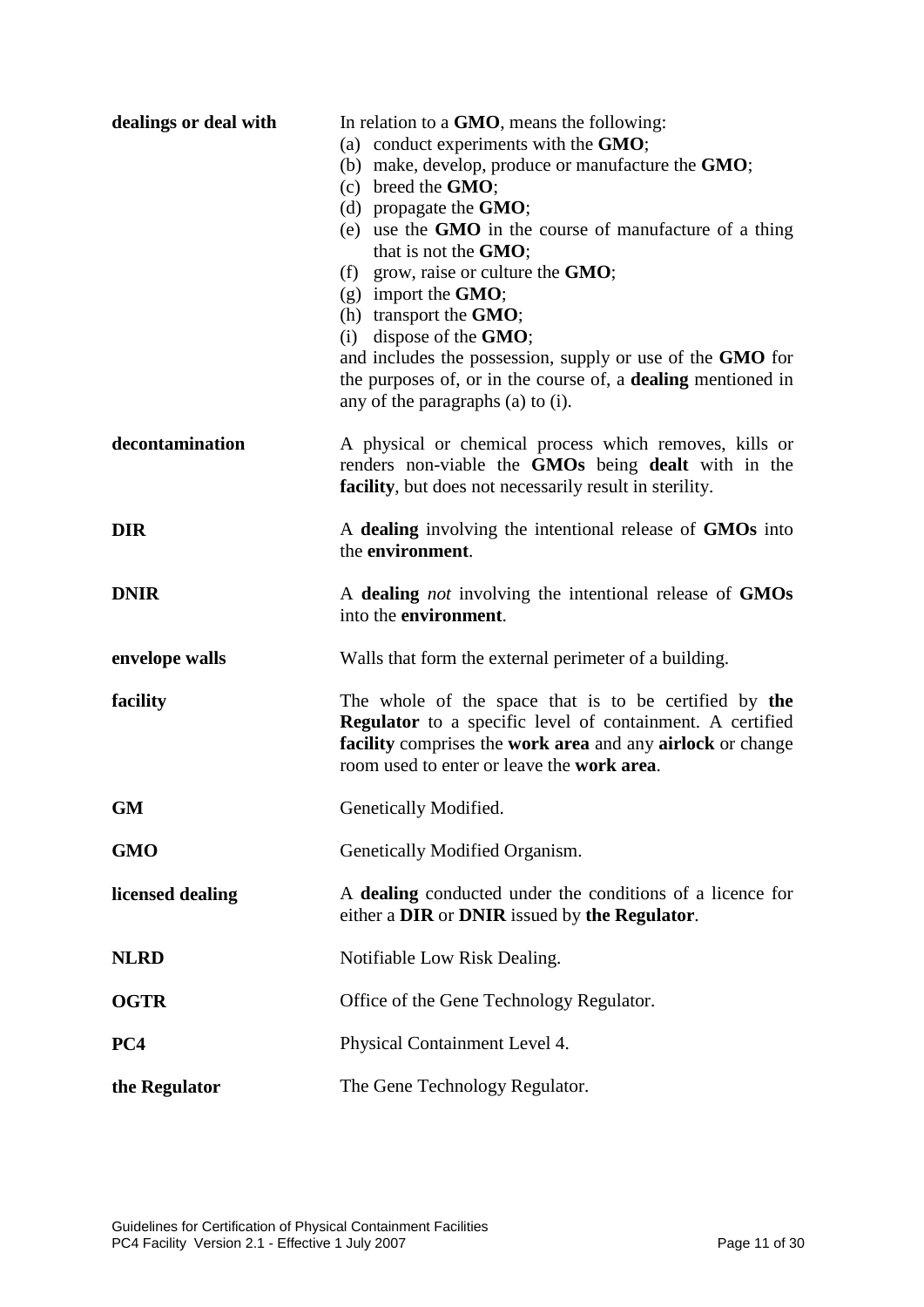**work area** Any area inside a **facility** that is not performing the function of an **airlock** or change room.

> Procedures on **GMOs** must take place in the **work area** and any procedures in the **work area** are subject to the conditions on the certification instrument.

## **Obligations of the certification holder in respect of users of the facility**

- 1. The certification holder must have the authority to admit persons to the **facility** and exclude persons from the **facility**.
- <span id="page-11-0"></span>2. While any **dealings** with **GMOs** are being conducted in the **facility**, the certification holder must ensure that access to the **facility** is restricted to authorised persons.
- <span id="page-11-1"></span>3. For the purposes of condition [2,](#page-11-0) an authorised person is a person who:
	- (a) intends to undertake a **licensed dealing**, or an **NLRD** which is integral to the **licensed dealings** to be undertaken in the **facility**, and has been trained in implementing the Mandatory Behavioural Requirements listed at Part C of this document;
	- (b) has signed, dated and provided to the certification holder a record of the training referred to in condition [3\(](#page-11-1)a) above; and
	- (c) has not been excluded from the **facility** by the certification holder on the direction of **the Regulator**;

or

- (d) is an individual, or class of person, who does not intend to undertake **dealings** and has the permission of the certification holder, the **facility** manager or other representative of the certification holder, to enter the **facility**.
- 4. If **the Regulator** requests the certification holder to provide a signed and dated record of the training provided to a particular authorised person, or class of person, the signed and dated record of that training must be made available to **the Regulator** within a time period stipulated by **the Regulator**.
- 5. If **the Regulator** directs the certification holder to exclude a person, or class of person, from entry to the **facility** on the grounds that the person, or class of person:
	- (a) has behaved, or is behaving, in a manner which contravenes the Mandatory Behavioural Requirements listed at Part C of this document; or
	- (b) has behaved, or is behaving, in a manner which has caused, or which may cause, **GMOs** to escape from the **facility**; or
	- (c) has behaved, or is behaving, in a manner which has exposed, or exposes, other persons in the **facility** to a **GMO** in circumstances where the exposure causes, or is capable of causing, a threat to the health and safety of those other persons;

the certification holder must exclude that person, or class of person, from the **facility** unless and until otherwise directed by **the Regulator**.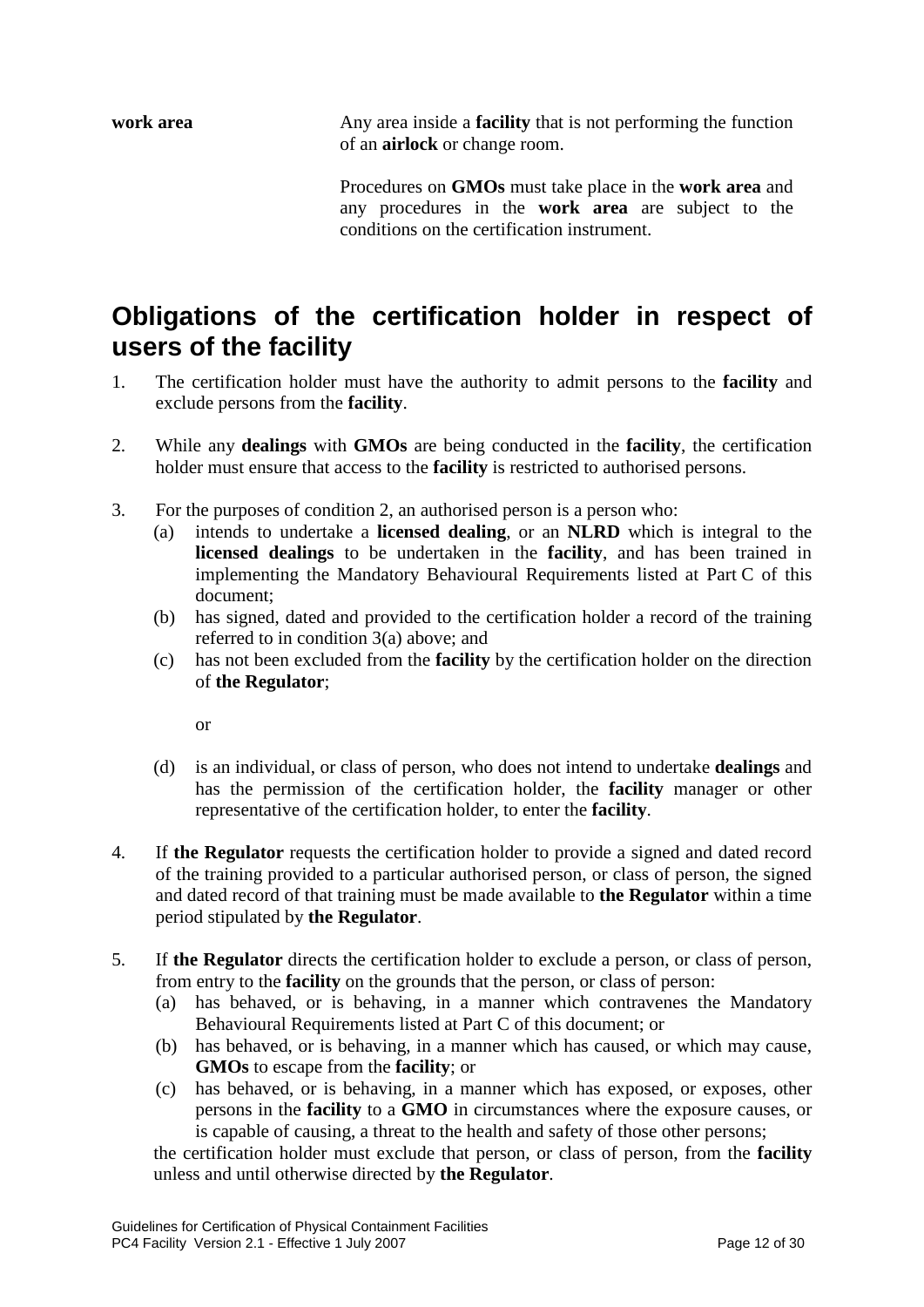- <span id="page-12-0"></span>6. If **the Regulator** directs the certification holder to admit a person, or class of person, to the **facility** subject to conditions, the certification holder must only admit the person, or class of person, subject to those conditions.
- 7. For the purposes of condition [6,](#page-12-0) before admitting a person, or class of person, subject to conditions, the certification holder must notify the person(s) of any conditions that apply to them.
- 8. If **the Regulator** invites the certification holder to make a submission on whether or not a person, or class of person, should:
	- (a) be excluded from entry to the **facility**; or
	- (b) be admitted to the **facility** subject to conditions;

the certification holder may make such a submission within a time period stipulated by **the Regulator**.

9. **The Regulator** or a person authorised by **the Regulator** must, at all reasonable times, be allowed to enter the **facility** for the purposes of auditing or monitoring the conditions applying to the **facility** and any **dealings** being conducted in it.

## **General conditions**

- 10. If the certification holder is not the owner of the **facility**, fittings and/or containment equipment and does not have the authority to maintain the **facility,** fittings and/or containment equipment, the certification holder must notify **the Regulator** in writing if the owner of the **facility**, fittings and/or containment equipment is incapable of carrying out, or refuses to carry out, or otherwise does not carry out, any maintenance required in order for the certification holder to continue to comply with the conditions of certification.
- 11. The **facility** must be inspected at least once every 12 months by a person qualified to assess the **facility's** compliance with the conditions listed under:
	- (a) Facility location, construction and access conditions;
	- (b) Laboratory services and equipment conditions;
	- (c) Containment equipment conditions;
	- (d) Heating, ventilation and air conditioning conditions;
	- (e) Testing conditions; and, when applicable,
	- (f) Suit area conditions;
	- (g) Animal control conditions; and/or
	- (h) Plant control conditions.

An inspection report which records the extent of compliance with these conditions must be made. A copy of each inspection report must be forwarded to **the Regulator** in years where the **facility** is not being inspected by the **OGTR**.

- 12. The **facility** must be labelled with the following adhesive signs:
	- (a) a Physical Containment Level 4 (**PC4**) sign, as supplied by the **OGTR**;
	- (b) a biohazard symbol;
	- (c) a sign listing the name and phone number of the **facility** manager; and
	- (d) an alternative emergency contact telephone number.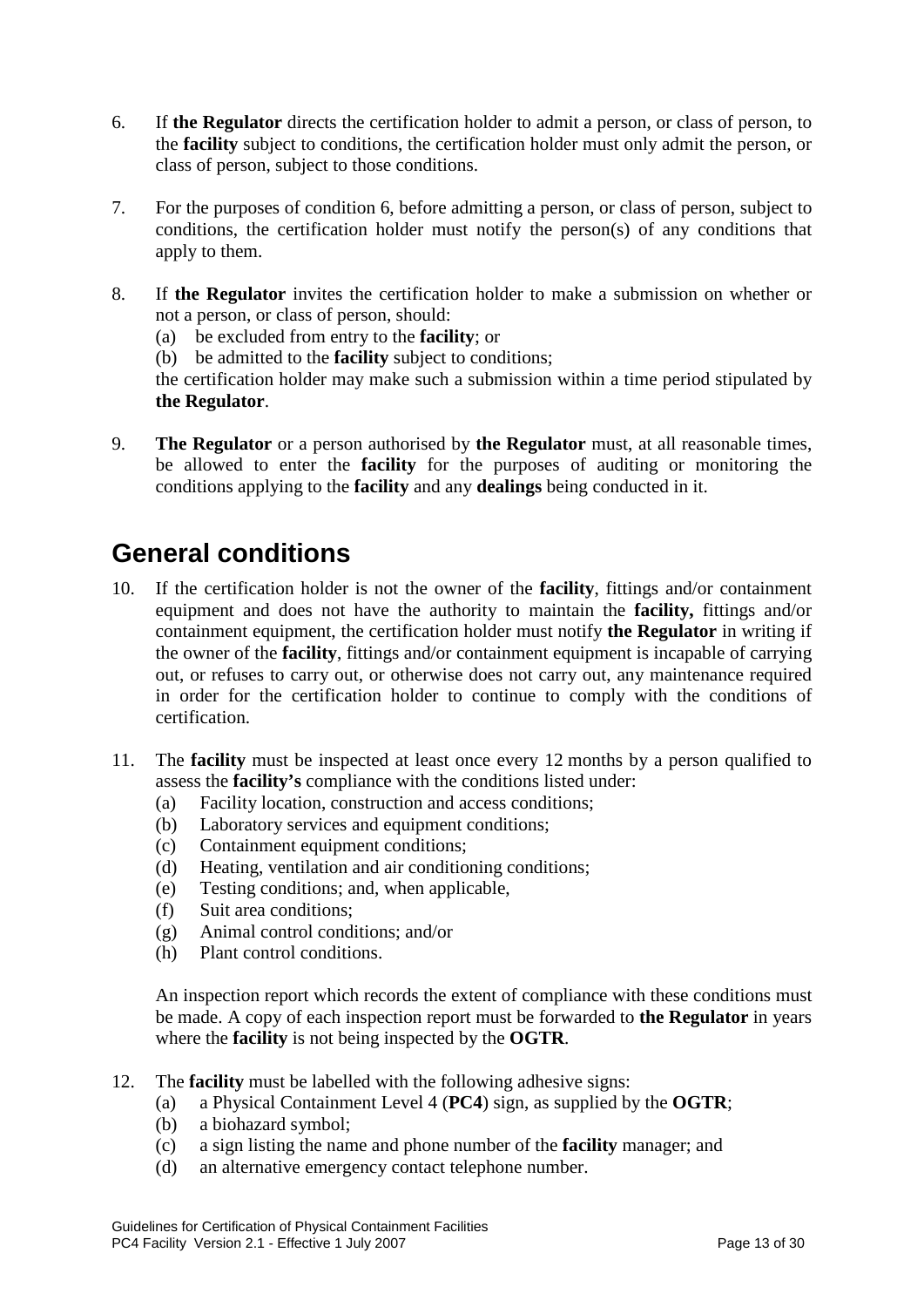The signs must be placed so that persons entering the **facility** are able to clearly see they are entering a certified **PC4 facility**.

NOTE: For security reasons, signs do not have to be placed on the outside wall of the **facility**, however, they must be visible prior to entering the **airlock**.

13. A supply of disinfectants effective against the **GMOs** being **dealt** with in the **facility** must be available in the **facility** for **decontamination** purposes. All containers of disinfectants must be labelled with the contents and, where necessary, the expiry date. Solutions must not be used after the expiry date.

#### **Facility location, construction and access conditions**

- 14. The certification holder must ensure that the physical attributes of the **facility** and fittings are maintained so that the relevant 'Facility location, construction and access requirements' listed in the Requirements for Certification at Part A of this document continue to be met, as follows:
	- 14.1. The **facility** must continue to be housed in a separate building or form an isolated part of a building. The **facility** must continue to be located close to mechanical service areas and away from **envelope walls** to provide an interstitial space that can be maintained at a positive pressure with respect to the **facility** boundary. Full access to all exterior surfaces of the **facility** and service penetrations must continue to be provided to facilitate periodic integrity testing.
	- 14.2. The **facility** must be maintained as a sealed internal shell bounded by walls, doors, windows, floors and ceilings, which allow gaseous **decontamination** and the operation of the **facility** under negative pressure. Seals at all **facility** surfaces and junctions must be continuous. Interior surfaces must be gastight to prevent transfer of any gases. All penetrations must continue to be sealed. Doors must be maintained to be lockable.
	- 14.3. At all times after commissioning, an air leakage rate of no more than 1200L/min should be maintained in the **facility**.
	- 14.4. The entrance to the **work area** must be through an outer and inner change room, separated by a shower **airlock**. The shower **airlock** doors must continue to be interlocked to prevent simultaneous opening of both doors. **Airlock** doors must continue to be airtight and fitted with inflatable or compression seals to the full perimeter. Entry and exit door controls must operate in the event of power failure or building management system failure.
	- 14.5. Windows positioned on the containment barrier are to remain sealed in place. Any window glazing material must continue to be of laminated security glass selected to withstand the maximum pressure differential imposed during all operating conditions, including all possible failure modes, and during testing.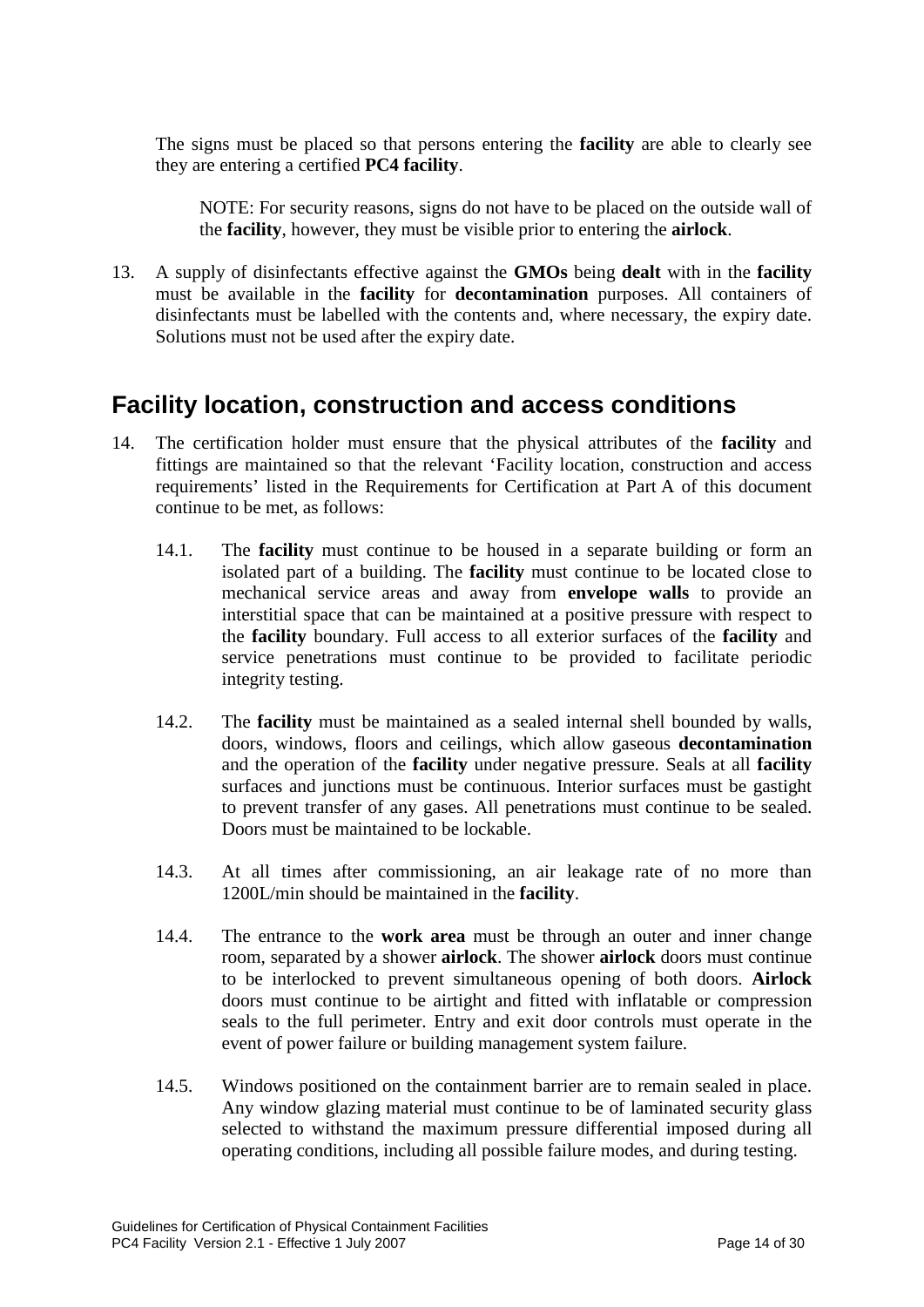- 14.6. Prior to any significant structural changes that will affect the containment of **GMOs** in the **facility**, the applicant must request a suspension of the certification, in writing, from **the Regulator**. Before a suspension of the certification can be lifted, the **facility** must be inspected by a person qualified to assess the **facility's** compliance with the conditions listed under:
	- (a) Facility location, construction and access conditions;
	- (b) Laboratory services and equipment conditions;
	- (c) Containment equipment conditions;
	- (d) Heating, ventilation and air conditioning conditions;
	- (e) Testing conditions; and, when applicable,
	- (f) Suit area conditions;
	- (g) Animal control conditions; and/or
	- (h) Plant control conditions,

to ensure that the **facility** meets the conditions of certification. An inspection report which records the extent of compliance with these conditions must be made and provided to **the Regulator** with the request to lift the suspension. **Dealings** with **GMOs** must not recommence in a **facility** which has its certification suspended until **the Regulator** has lifted the suspension by notice in writing.

- 14.7. The ability to visually monitor all activities from outside the **facility** must be maintained.
- 14.8. All surfaces in the **facility** must be maintained to be smooth; impermeable to water, chemicals and gases; easily cleanable; and resistant to damage by the cleaning agents, disinfectants and gaseous **decontaminants** that will be used in the **facility**, including but not limited to:
	- (a) walls, doors, floors, and benches (bench tops must not have open seams);
	- (b) furniture, including seating; and
	- (c) ceilings.
- 14.9. **Facility** equipment and fixtures, such as benches, doors, drawers and handles, must be maintained to prevent the possibility of snagging, catching, puncturing or tearing protective clothing.
- 14.10. Two alternative independent communication systems must continue to be provided for contact between persons inside and outside the **facility**. At least one of these systems must operate in the event of power failure.
- 14.11. All cables and conduits must be permanently and durably sealed at the **facility** containment barrier. Permanent support and protection must be maintained to minimise the risk of accidental disturbance of seals.
- 14.12. If drainage traps exist, a seal must be maintained under all expected operating air pressures.
- 14.13. Any drainage and sewer vents, and vents from the effluent **decontamination** system, must be maintained to have a filter with pore size of less than or equal to 0.2 µm. These vents must also be able to be isolated and **decontaminated**.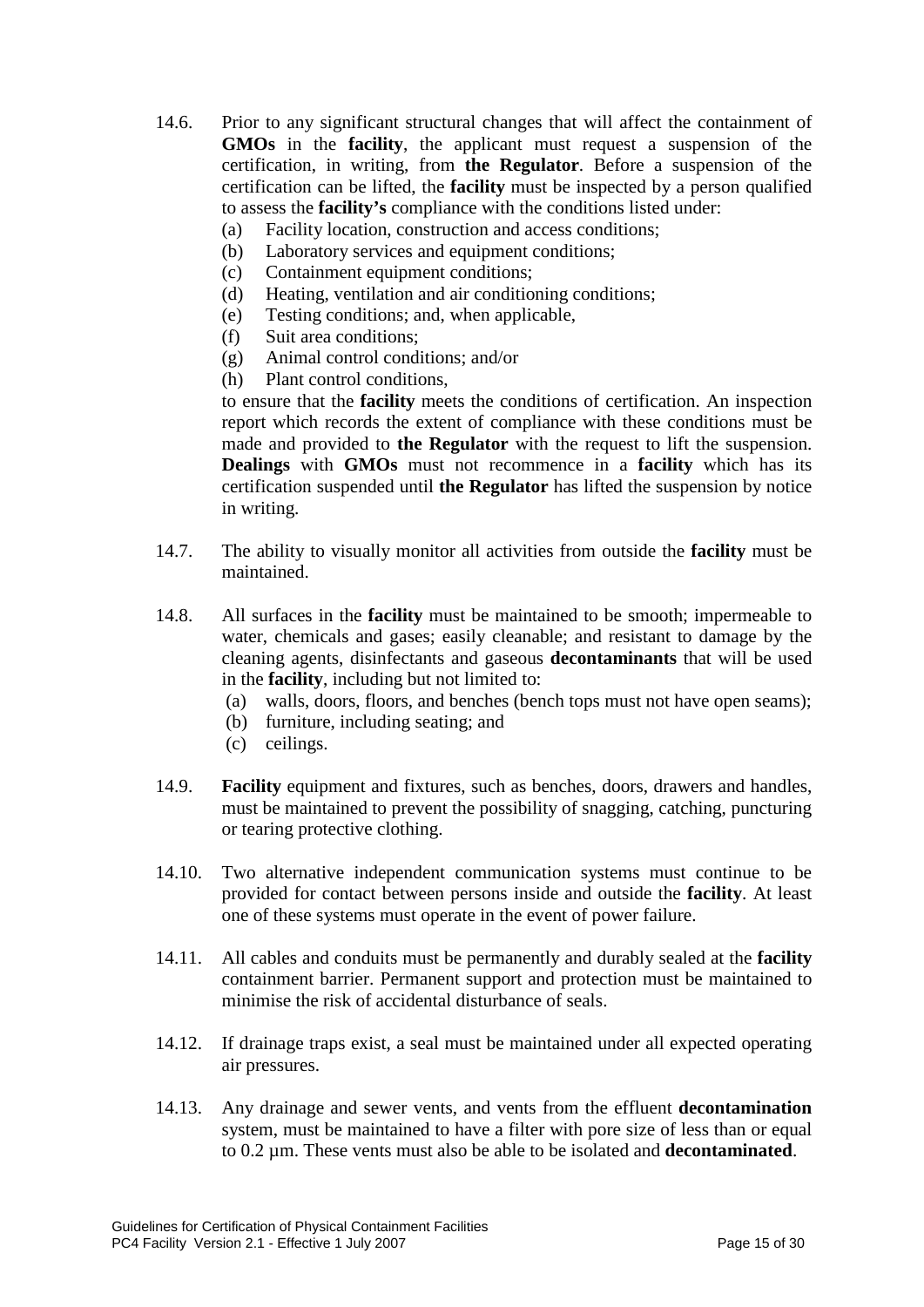### **Laboratory services and equipment conditions**

- 15. The certification holder must ensure that the physical attributes of the **facility** and fittings are maintained so that the relevant 'Laboratory services and equipment requirements' listed in the Requirements for Certification at Part A of this document continue to be met, as follows:
	- 15.1. Any services added to the **facility** after certification is finalised must be tested and results documented before being commissioned.
	- 15.2. Water supplied to the **facility** must continue to be provided with backflow prevention by a registered testable device that has a high hazard rating for protection against both back-pressure and back-siphonage in accordance with the requirements of AS/NZS 3500.1:2003. Backflow prevention must isolate the **facility** to the exclusion of all other areas. There must be an isolation valve immediately outside the **facility**.
	- 15.3. Any reticulated services supplied to the **facility**, such as piped gases, must continue to be fitted with backflow prevention or alarms to advise persons of a low pressure condition. Potentially hazardous gases (flammable, combustible or other special hazard) must continue to be provided with leak detection and alarms to warn persons of a leak.
	- 15.4. An **autoclave** must continue to be provided within the **work area**. It must be of double-ended type with interlocked doors. The inner door must open into the **facility** and the outer door must open externally to the **facility**. A barrier, sealed to the chamber of the **autoclave**, must be provided and this barrier must be sealed to the **facility** perimeter to maintain the **facility** airtight seal. The interlock must prevent simultaneous opening of both doors, and must prevent opening of the outer door once the inner door has been opened unless a full sterilization cycle has taken place. Maintenance must be achievable from outside the **facility** to the maximum extent practicable. Connections and equipment associated with the **autoclave** must be maintained to minimise the risk of escape of viable **GMOs**. This must include the maintenance of bursting discs before pressure relief valves with interstitial pressure monitoring and an alarm, continued adequate retention of condensate during warm up, and continued prevention of contamination of vacuum pumps.
	- 15.5. A pass-through dunk-tank, gaseous **decontamination** chamber or equivalent **decontamination** equipment must continue to be provided, so that materials and equipment that cannot be **decontaminated** in the **autoclave** can be rendered safe for removal from the **facility**.
		- 15.5.1. If a dunk tank has been provided, it must continue to be capable of being sealed.
		- 15.5.2. If a gaseous **decontamination** chamber has been provided, the inner and outer doors must continue to be interlocked to prevent simultaneous opening at any time.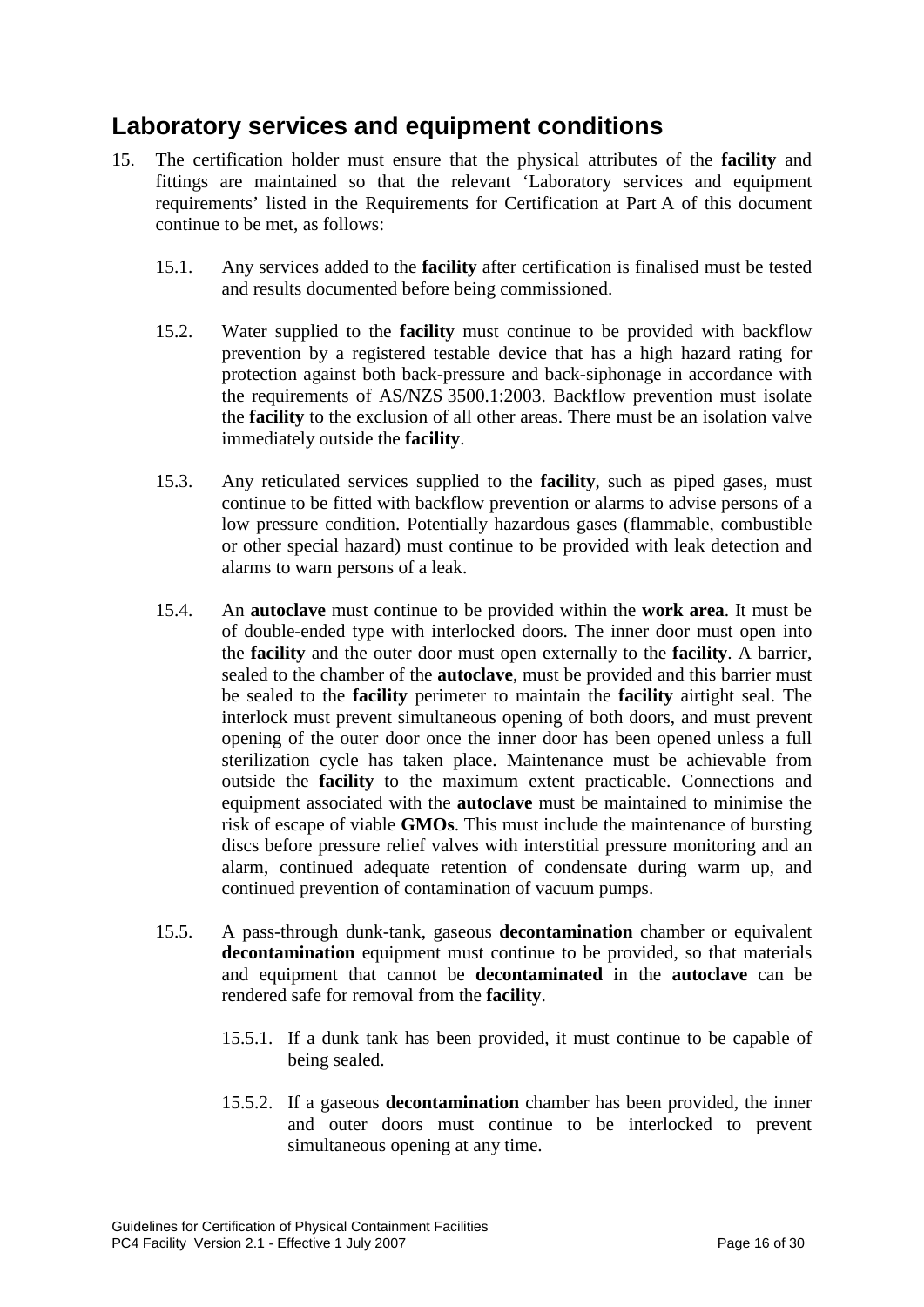- 15.6. A system must continue to be in place to effect the **decontamination** of all effluent from the **work area**, shower and inner change room before being discharged. An alarm must continue to be provided to alert persons of any **decontamination** system malfunction.
- 15.7. Vacuum services must continue to be provided with liquid disinfectant traps at each point of use in the **facility**. Air drawn through the liquid disinfectant trap must be filtered with a filter with pore size of less than or equal to 0.2 µm prior to connection to the vacuum pump.
- <span id="page-16-0"></span>15.8. The **facility** must continue to have an automatic changeover emergency power source that is activated in the event of power failure. The emergency power source must continue to ensure continuing operation of the ventilation systems, biosafety cabinets, flexible film isolators, room access shower controls, emergency lighting, emergency communication systems, and control systems associated with ventilation, effluent and waste management. Uninterruptible Power Supplies (UPS) must be provided to any services that do not automatically restore correct control functions following changeover between normal power and emergency power, including personal breathing air sources in a suit area.
- 15.9. The **facility** must continue to be provided with a duress alarm system that, when triggered, raises an alert with at least one person external to the **facility**.
- 15.10. High performance respiratory equipment must continue to be available outside the **work area**.

### **Containment equipment conditions**

- 16. The certification holder must ensure that the physical attributes of the **facility** and fittings are maintained so that the relevant 'Containment equipment requirements' listed in the Requirements for Certification at Part A of this document continue to be met, as follows:
	- 16.1. The **facility** must continue to contain a biological safety cabinet (BSC) appropriate to the **dealings** being undertaken in the **facility**.
		- 16.1.1. If a Class II BSC is used as the primary means of containment, then all persons in the **facility** must wear a positive pressure suit and follow the conditions listed in the section 'Suit area conditions' (see page [19\)](#page-18-0).
		- 16.1.2. Class III BSCs, including Flexible Film Isolators (FFIs), must be operated at negative pressure at all times and exhausted from the building with a minimum of 2 HEPA filters in series.
		- 16.1.3. Installation, use and **decontamination** of all classes of BSC must be in accordance with the requirements of the relevant AS/NZS. The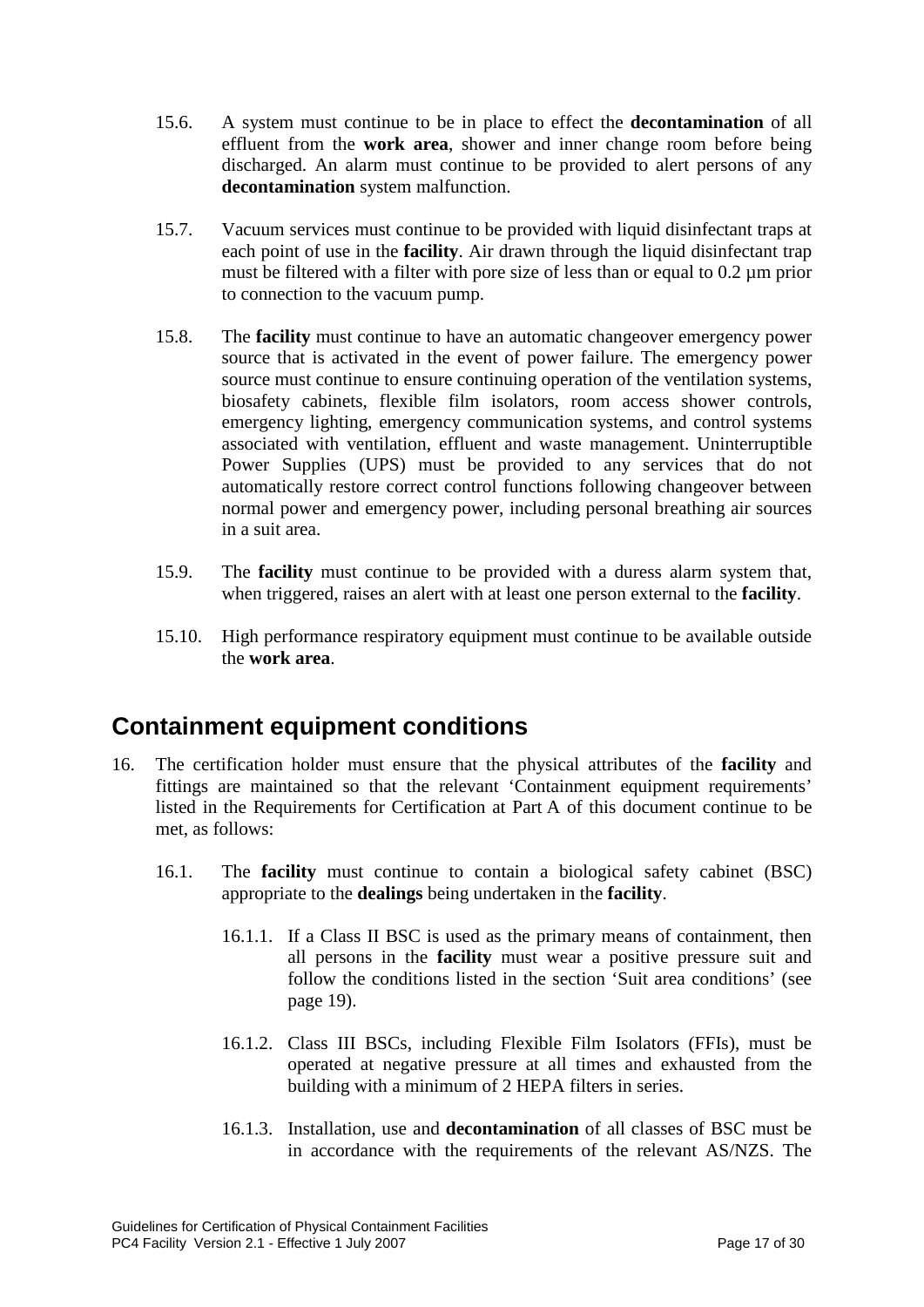inspection and testing of cabinets must be carried out by a qualified person.

### **Heating, ventilation and air conditioning conditions**

- <span id="page-17-1"></span><span id="page-17-0"></span>17. The certification holder must ensure that the physical attributes of the **facility** and fittings are maintained so that the relevant 'Heating, ventilation and air conditioning requirements' listed in the Requirements for Certification at Part A of this document continue to be met, as follows:
	- 17.1. A non-recirculating ventilation system that establishes a negative air pressure gradient in the **facility** must continue to be provided to maintain a directional airflow into the **work area**. The supply and exhaust airflow must be separate and interlocked to prevent positive pressurisation of the **facility** in the event of failure of the exhaust fan. Interlocking that is independent of the building management system must be maintained.
	- 17.2. A differential pressure of at least 25 Pa between each room must be maintained to achieve air flow direction towards the **work area**.
	- 17.3. The pressure differential must be maintained by means of an independent room exhaust fan located downstream of the HEPA filter(s) and discharging to the outside atmosphere. All exhaust air and **decontaminating** gases used during gaseous **decontamination** of the **facility** and in the gaseous **decontamination** chamber must continue to be purged to the atmosphere in such a manner that it is dispersed away from occupied buildings and air intakes.
	- 17.4. The **facility** must continue to be equipped to measure and display the pressure difference between the **work area** and areas adjacent to the **facility**. The display must be located so it can be read before entering the **facility**.
	- 17.5. If a manometer/differential pressure gauge is used to sense the pressure differentials between adjacent areas, any differential pressure monitoring lines must continue to be fitted with a filter with pore size of less than or equal to  $0.2 \mu m$ .
	- 17.6. The **facility** must continue to be equipped with an alarm that is visible and audible inside and outside the **facility** and activated when the pressure in the **work area**, inner change room or shower **airlock** is more than 15 Pa above the set point for more than 2 minutes.
	- 17.7. Supply and exhaust ductwork between the connection to the **facility** and the HEPA filter housings must continue to be gastight. Gastight valves and HEPA filters must continue to be located as close to the perimeter of the **facility** as practicable to minimise the lengths of potentially contaminated ducts.
	- 17.8. Supply or replacement air to the **facility** must continue to be HEPA filtered.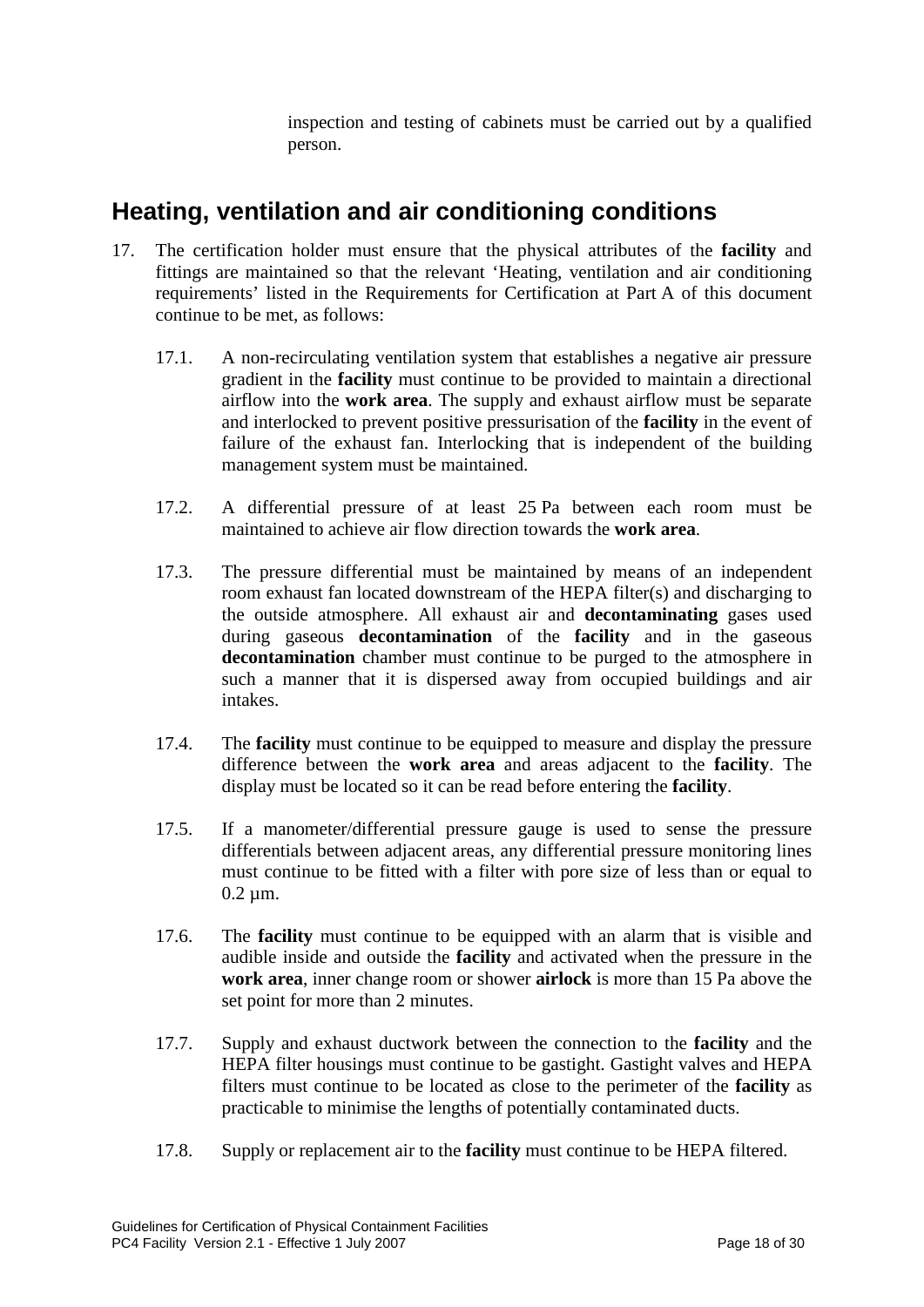- 17.9. The supply and exhaust filters must continue to be HEPA filters as specified in Clause 1.3.15 of AS/NZS 2243.3:2002, or another filter that meets all requirements of AS 4260:1997 with a minimum performance of Grade 2.
- 17.10. The exhaust HEPA filters(s) must continue to be mounted in gastight housing, with sealed access doors, and the ductwork between the **facility** and the HEPA filter housing must also be gastight. The filter housing must be maintained to allow for access to, and integrity testing of, the HEPA filters. Exhaust air is to continue to be dedicated to the **facility** and completely separate from other areas.
- 17.11. Filter housings must have the following features maintained:
	- (a) a gastight isolating valve on the air outlet duct (and supply duct if present). If **decontamination** of the filters is to be performed separately from **decontamination** of the **facility**, an isolating valve on the air inlet duct and upstream and downstream valved ports is also required;
	- (b) secure filter element clamping and mounting tracks;
	- (c) filter chambers designed to allow gaseous **decontamination** before filters are removed;
	- (d) if the housing contains upstream and downstream valved pressure tappings to permit monitoring and display of the filter air flow pressure drop, the tapping on the **facility** side of the HEPA filter must be fitted with a filter with pore size of less than or equal to  $0.2 \mu m$  that is protected from physical impact; and
	- (e) ability to withstand pressure of 2,500 Pa.
- 17.12. Any failure of the air handling system that results in loss of the negative air pressure gradient or produces a positive air pressure must be reported to **the Regulator** as soon as reasonably possible.

### <span id="page-18-0"></span>**Suit area conditions**

- 18. When applicable, the certification holder must ensure that the physical attributes of the **facility** and fittings are maintained so that the relevant 'Suit area requirements' listed in the Requirements for Certification at Part A of this document continue to be met, as follows:
	- 18.1. The entrance to the suit area must be through a chemical shower **airlock** fitted with gastight interlocked doors. The chemical shower must continue to incorporate a disinfectant that is effective against the micro-organisms **dealt**  with in the suit area.
	- 18.2. Persons who enter the suit area must wear a one-piece positive pressure suit that is ventilated by a life support system that includes an alarm and emergency back-up breathing air system.
	- 18.3. An automatic second exhaust fan must be maintained to re-establish the negative pressure of the suit area in the minimum time possible in the event of exhaust fan failure. Supply and exhaust fan systems must continue to be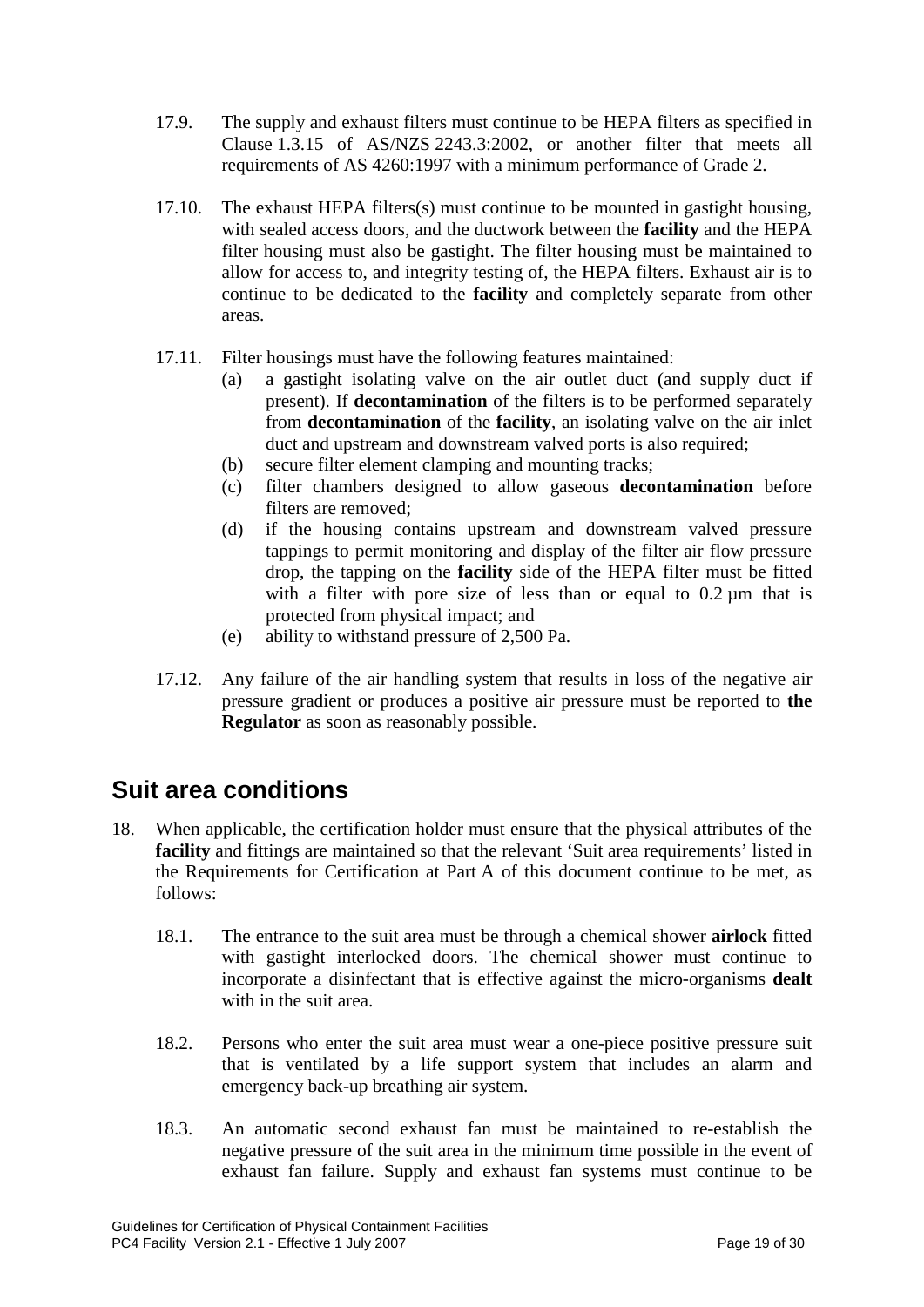interlocked or provided with rapidly acting mechanisms to ensure positive pressures cannot occur in the suit area at any time. The exhaust air must be filtered through two HEPA filters installed in series.

- 18.4. The personal breathing air source must be connected to an Uninterruptible Power Supply (UPS) in accordance with condition [15.8.](#page-16-0)
- 18.5. An automatic changeover emergency power source that is activated in the event of power failure must be maintained. Essential control equipment must monitor and re-establish room pressure conditions during operation on emergency power. Sufficient uninterruptible power must continue to be provided to ensure this occurs.

### **Testing conditions**

- 19. Inspections of all containment parameters (e.g. directional airflow) and life support systems must be completed daily before work is initiated.
- 20. Biological safety cabinets must be inspected and tested in accordance with the requirements of the relevant AS/NZS. This testing is required at least annually, and additionally after relocation of a cabinet, after mechanical or electrical maintenance and after HEPA filters are replaced. The inspection and testing of cabinets must be carried out by a qualified person.

The cabinet(s) must pass tests for containment efficiency and a certificate, summarising the test results and the date of the next test, must be affixed to the cabinet.

Where testing has shown that the performance requirements for air barrier containment or exhaust HEPA filter integrity are not met and the defect has not been corrected, the cabinet must be clearly marked to show that it is unsafe and must not be used for procedures involving **GMOs** until the defect has been corrected.

A record of the annual test must be forwarded to **the Regulator** upon completion.

- 21. Annual testing and certification of the **facility** ventilation system must be carried out and must include:
	- (a) testing of the pressure differentials to ensure compliance with conditions [17.1](#page-17-0)  $\&$ [17.2;](#page-17-1)
	- (b) integrity testing of all HEPA filters in accordance with AS 1807.6:2000 or AS 1807.7:2000, as applicable, by a qualified person. The HEPA filter must be **decontaminated** prior to testing;
	- (c) checking directional airflow;
	- (d) verifying that the alarms operate when the air pressure in the **facility** is raised;
	- (e) calibration of transducers fitted to the air-handling system and validation of airhandling performance (i.e. an over-pressure or under-pressure response);
	- (f) calibration of pressure gauges;
	- (g) the building management system; and
	- (h) the air handling control system.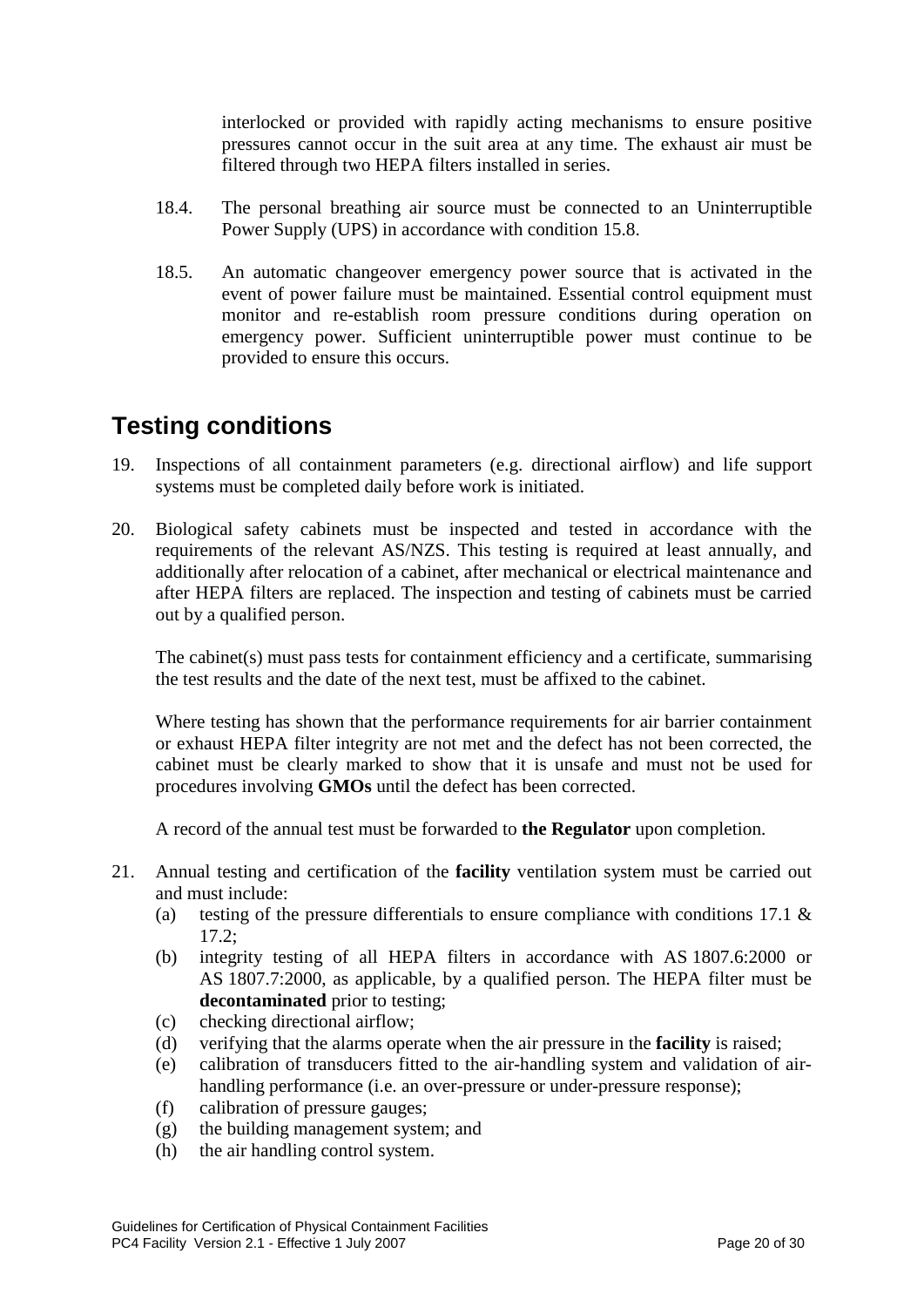If any failures occur, **dealings** in the **facility** must cease until the failures are rectified and the device re-tested until compliance is achieved.

A record of the tests in items (a) to (h), and of any maintenance conducted, must be forwarded to **the Regulator** upon completion.

- 22. Air leakage testing of the **facility** must be undertaken every 3 years to coincide with recertification of the **facility**. Records must be forwarded to **the Regulator** upon completion.
- 23. Annual testing must be undertaken to ensure monitoring and communication arrangements result in the emergency procedures being initiated in a timely manner, and to ensure that the procedures are adequate.
- 24. Annual testing of the effectiveness of the effluent treatment and **decontamination** system must be carried out by a qualified person. Any failures must be rectified and the system(s) re-tested until compliance is achieved. Records must be forwarded to **the Regulator** upon completion.
- 25. The effectiveness of the **autoclave** must be validated monthly by the use of:
	- (a) thermocouples or resistance thermometers, to ensure that the required temperature has been achieved; or
	- (b) chemical indicators which use a combination of moisture, heat and time and which progressively change colour with the time exposed at the specified temperature; or
	- (c) biological indicators such as spore strips; or
	- (d) enzyme indicators; or
	- (e) other methods approved in writing by **the Regulator**.

The results of each month's testing must be kept for the previous 12 months and made available to **the Regulator** if requested.

26. Calibration of the **autoclave** thermometer, timers, thermocouple and safety valves must be performed annually by a qualified person. The results of the annual **autoclave** tests, including evidence of calibration of the equipment used, must be forwarded to **the Regulator** upon completion.

If an **autoclave** is found to be defective and the defect has not been corrected, the **autoclave** must be clearly marked to show that it is defective and must not be used for **decontaminating GMOs**, waste or equipment associated with **dealings** with **GMOs** until the defect has been corrected.

27. All testable water supply backflow prevention devices must pass an annual test, conducted in accordance with AS 2845.3:1993 by a licensed plumber accredited to test backflow prevention devices. Backflow test liquid must be treated as if contaminated. Any failures must be rectified and the device re-tested until compliance is achieved. A record of the annual test must be forwarded to **the Regulator** upon completion.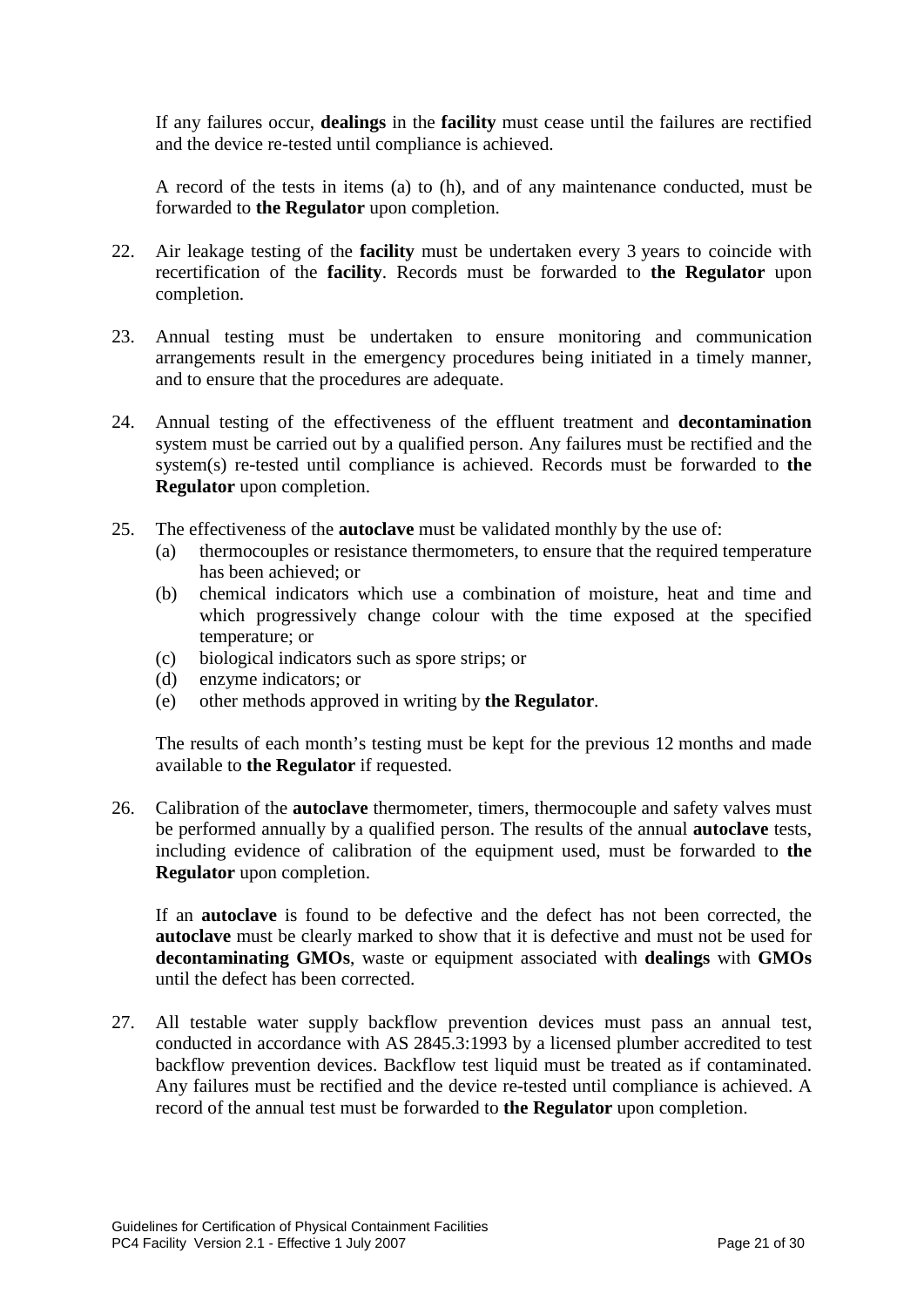## **Health monitoring**

- 28. Consideration must be given to providing persons entering the **facility** with any available immunisation against the organisms being used or likely to be used in the **facility**.
- 29. A documented system must be set up for reporting accidents and exposures to **GM** micro-organisms, for monitoring employee absenteeism, and for the medical surveillance of illnesses that are potentially **facility**-associated. Persons infected or suspected of being infected by organisms being used in the **facility** must be managed or treated in accordance with those systems, and **the Regulator** must be informed of each incident as soon as reasonably possible.

### **Facility management**

- 30. A **facility** manager must be appointed. A **facility** manager must not be appointed unless the person so appointed understands, and is capable of demonstrating an understanding of, the technical aspects of **facility** design, operation and maintenance, including but not limited to the use and maintenance of the air-handling system, **autoclaves** and monitoring and alarm systems.
- 31. The certification holder must ensure that the **facility** manager is capable of undertaking the following functions:
	- (a) developing and maintaining documented policies and documented procedures for the safe operation of the **facility**;
	- (b) ensuring that access to the **facility** is restricted to authorised persons;
	- (c) facilitating delivery of appropriate training to all persons, including training in animal and plant handling where appropriate;
	- (d) development, documentation, implementation and annual review of a **facility** manual, as stipulated in condition [32;](#page-22-0)
	- (e) development, documentation and implementation of **decontamination** procedures effective for all organisms and equipment used in the **facility**;
	- (f) provision of information to all authorised persons on changes to all **facility** operating procedures (e.g. entry and exit procedures, work practices, **decontamination** procedures and emergency plans);
	- (g) ensuring that successful **decontamination** of the **facility** is carried out before any maintenance procedures occur;
	- (h) retention of documentation relating to the maintenance and testing of the **facility** equipment and services, including the air handling system, biosafety cabinets, **autoclave(s)** and gaseous **decontamination** of the **facility**;
	- (i) co-ordination of immunisation of persons working within the **facility** where appropriate;
	- (j) ensuring that emergency contact numbers are clearly visible from inside and outside the **facility**;
	- (k) ensuring that access to external surfaces of the **facility** is restricted to authorised persons;
	- (l) ensuring that a record of all organisms (**GM** and non-**GM**) used in the **facility** since the most recent gaseous **decontamination** is kept and is made available to **the Regulator** if requested.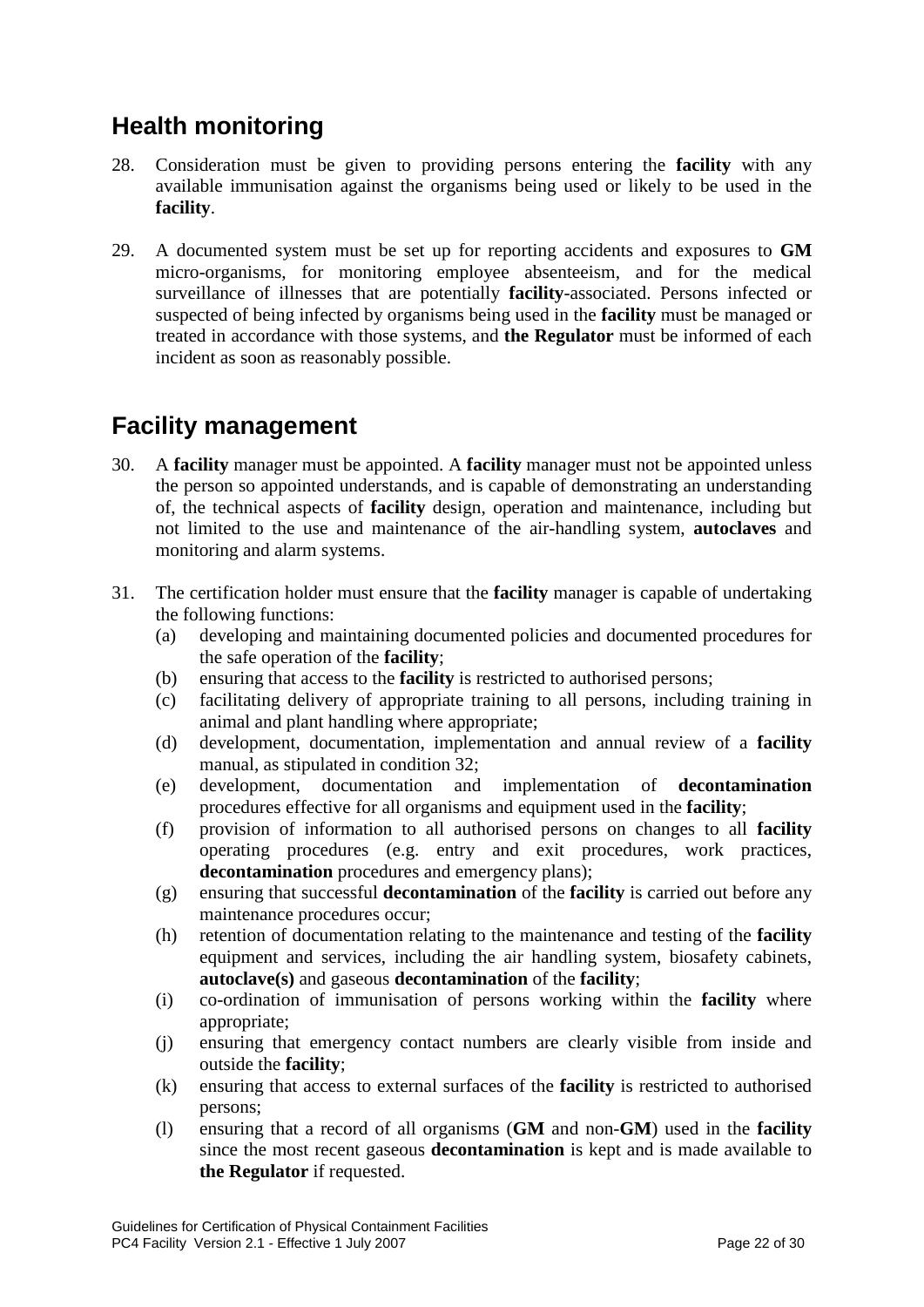- <span id="page-22-0"></span>32. A **facility** manual must be readily available to all authorised users of the **facility**. All procedures documented in the **facility** manual must be followed at all times by persons working in the **facility**. The manual must include:
	- (a) the **facility** manager's contact details;
	- (b) a list of persons authorised to enter the **facility**;
	- (c) a copy of the certification instrument for the **facility**;
	- (d) a copy of these *Guidelines for Certification of a PC4 Facility*;
	- (e) a copy of the schematic of the **facility**;
	- (f) a copy of all **licences** for work with **GMOs** and **NLRDs** integral to **licensed dealings** conducted in the **facility**;
	- (g) a list of all organisms being **dealt** with in the **facility** and the risks associated with the use of these organisms, including animal handling where applicable;
	- (h) documented procedures that must be followed by all persons entering and exiting the **facility**, including the use of personal protective clothing and equipment;
	- (i) documented procedures for the use of positive pressure suits and biological safety cabinets, where applicable;
	- (j) documented procedures for the use of normal and emergency communication systems;
	- (k) documented procedures for the movement of all equipment into and out of the **facility**, including **decontamination** of that equipment;
	- (l) documented procedures for **decontamination**;
	- (m) documented procedures for waste and effluent disposal, including transport and **decontamination** procedures;
	- (n) documented procedures for the transport of viable material inside the **facility**;
	- (o) documented procedures for the transport of viable material outside the **facility**  when approved in writing by **the Regulator**;
	- (p) documented procedures for gaseous **decontamination** of the **facility** (this may include contact details of a company contracted to undertake the work);
	- (q) a list of circumstances or events which must be notified to **the Regulator**;
	- (r) documented emergency response plans, including procedures and specialised equipment required for responding to:
		- (i) spills inside and outside the **facility**;
		- (ii) accidental exposure to organisms used within the **facility**, including documented procedures for the management and treatment of persons suspected to be infected or contaminated with/exposed to Risk Group 4 organisms;
		- (iii) alarms for fire or loss of pressure;
		- (iv) loss, theft or unintentional release of **GMOs** from the **facility**;
		- (v) failure of power or ventilation systems;
		- (vi) fire and natural disasters;
		- (vii) serious injury or medical emergencies to persons within the **facility**;
		- (viii) security threats; and
		- (ix) other life-threatening situations.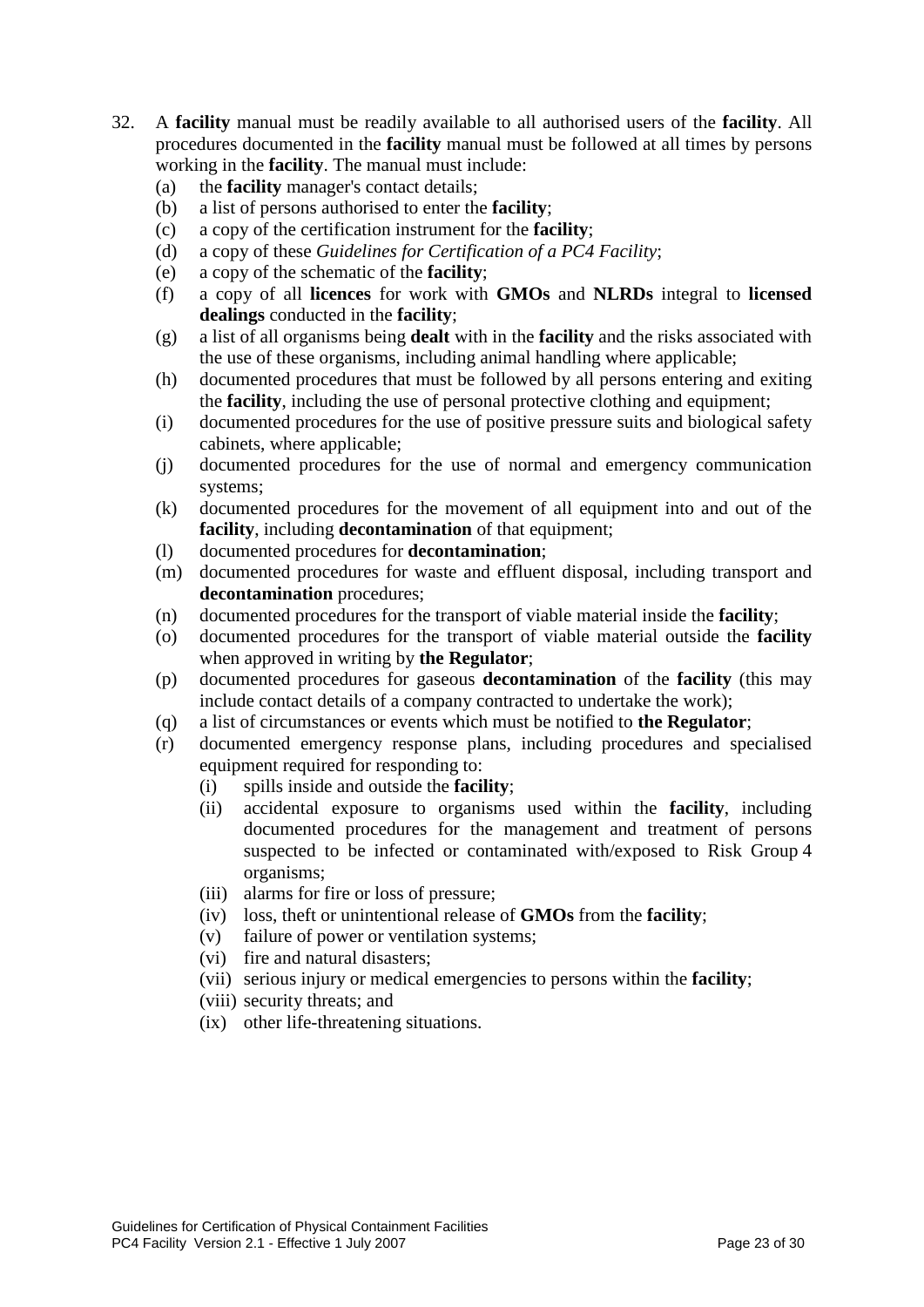## **Animal control conditions**

Where any of the **dealings** conducted in the **facility** involve animals, the **facility** must meet the following condition in addition to all other conditions listed:

33. The **facility** must have an effective insect and rodent control program in place.

### **Plant control conditions**

Where any of the **dealings** conducted in the **facility** involve plants, the **facility** must meet the following condition in addition to all other conditions listed:

34. The **facility** must have an effective insect and rodent control program in place. Plants must be inspected at appropriate intervals for signs of infestation or unwanted disease infections. If the work permits, plants must be sprayed regularly with an appropriate pesticide.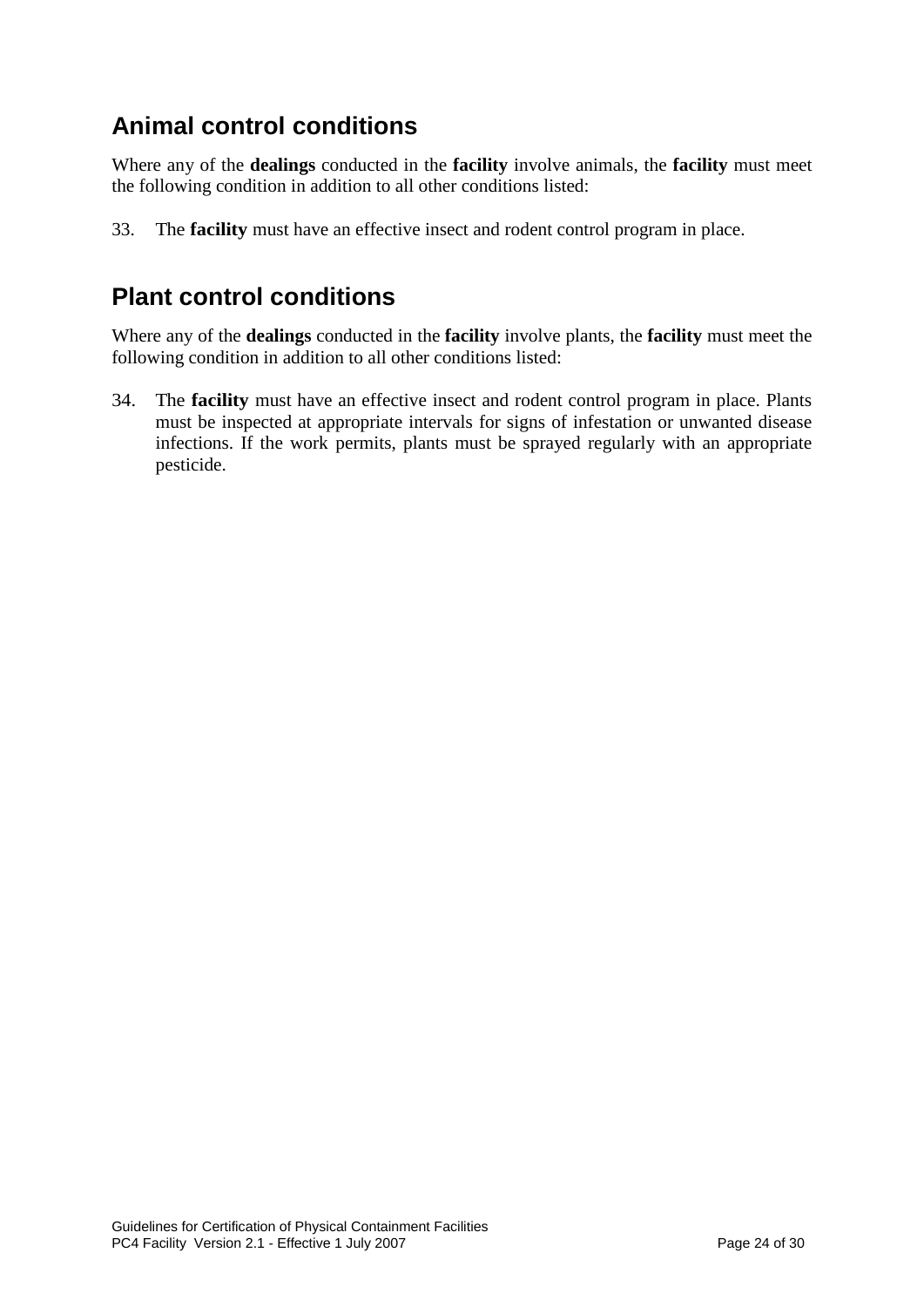## <span id="page-24-0"></span>**Mandatory Behavioural Requirements**

#### **Physical Containment Level 4 Facility Version 2.1 – effective 1 July 2007**

#### **Training**

- 1. While the **facility** is in operation, all persons conducting **dealings** in the **facility** must be trained prior to entry in accordance with these Mandatory Behavioural Requirements.
- 2. While the **facility** is in operation, maintenance staff must be supervised by persons trained in accordance with these Mandatory Behavioural Requirements.
- 3. Where applicable, training must include theoretical instruction, supervised practical experience and assessment of competence in the **facility**.
- 4. Training must include familiarisation with the **facility** manual (see condition [32](#page-22-0) of the Conditions for Certification at Part B of this document), as follows:
	- (a) the persons to contact in case of emergency;
	- (b) the conditions of the certification instrument for the **facility**;
	- (c) the conditions and mandatory behavioural requirements set out in these *Guidelines for Certification of a PC4 Facility*;
	- (d) the structure and operation of the **facility**;
	- (e) the conditions of any **licences** for work with **GMOs** conducted in the **facility**;
	- (f) familiarisation with the organisms being **dealt** with in the **facility** and the risks associated with the use of these organisms, including animal handling where applicable;
	- (g) the procedures that must be followed by all persons entering and exiting the **facility**, including the use of personal protective clothing and equipment;
	- (h) the procedures for the use of positive pressure suits and biological safety cabinets, where applicable;
	- (i) the procedures for the use of normal and emergency communication systems;
	- (j) the procedures for the movement of all equipment into and out of the **facility**, including **decontamination** of that equipment;
	- (k) the procedures for **decontamination**;
	- (l) the procedures for waste and effluent disposal, including transport procedures;
	- (m) the procedures for the transport of viable material inside the **facility**
	- (n) the procedures for the transport of viable material outside the **facility** when approved in writing by **the Regulator**;
	- (o) the procedures and circumstances for gaseous **decontamination** of the **facility**;
	- (p) the circumstances or events which must be notified to **the Regulator**;
	- (q) the emergency response plans, including the procedures and use of specialised equipment required for responding to: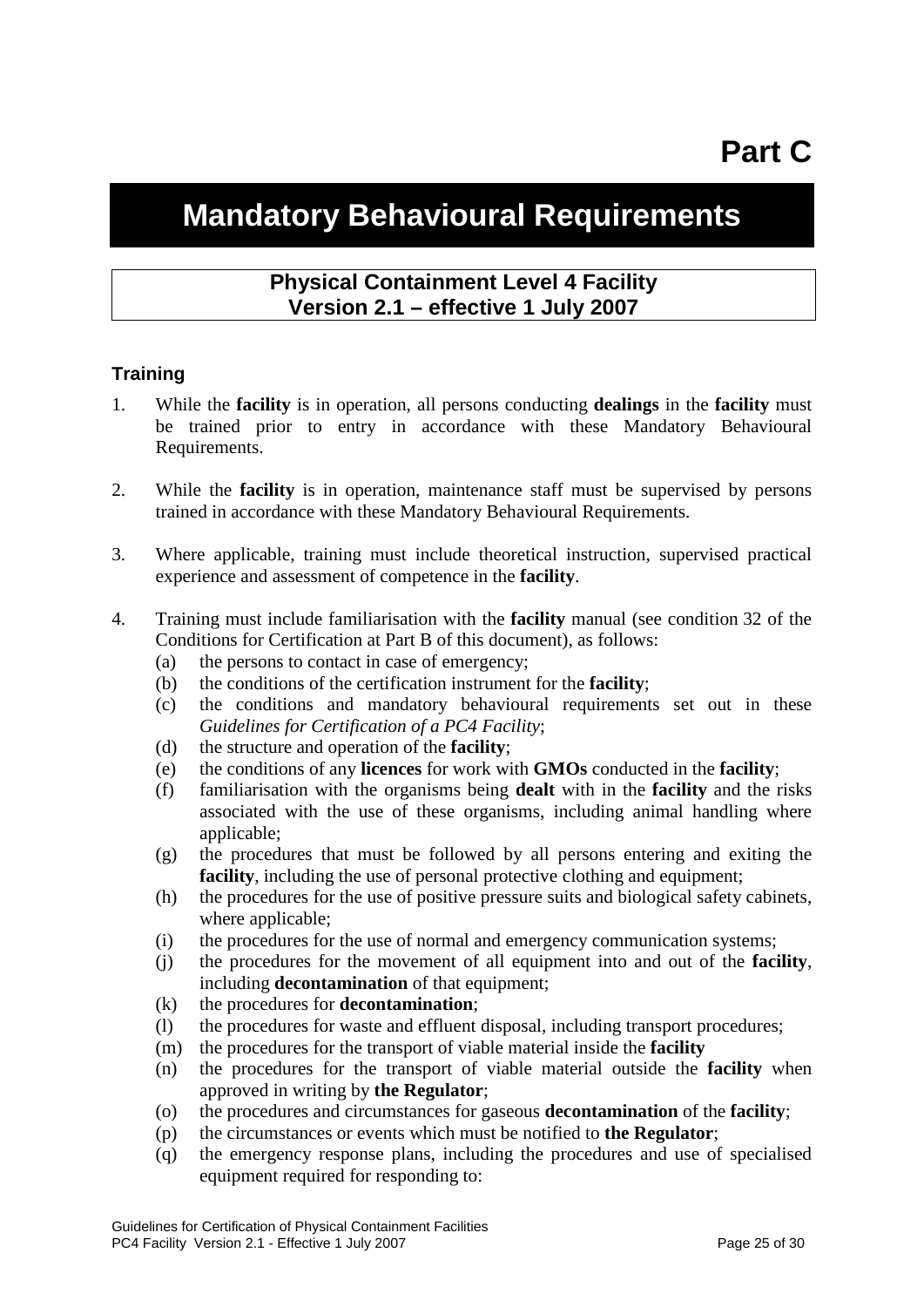- (i) spills inside and outside the **facility**;
- (ii) accidental exposure to organisms used within the **facility**, including procedures for the management and treatment of persons suspected to be infected or contaminated with/exposed to Risk Group 4 organisms;
- (iii) alarms for fire or loss of pressure;
- (iv) loss, theft or unintentional release of **GMOs** from the **facility**;
- (v) failure of power or ventilation systems;
- (vi) fire and natural disasters;
- (vii) serious injury or medical emergencies to persons within the **facility**;
- (viii) security threats; and
- (ix) other life-threatening situations.
- 5. Training of authorised persons involving the use of communication systems, responding to accidents and emergencies, and dealing with spills inside and outside the **facility** must be updated at least annually. Additionally, training in accordance with any of the mandatory behavioural requirements must be updated whenever the procedures are changed.

#### **Entry and exit**

- 6. The outer door of the **facility** must be kept locked at all times, except when persons are entering or exiting the **facility**.
- 7. **Airlock** doors must remain closed at all times, except when persons are entering or exiting the **facility**.

NOTE: It is recommended that proper directional airflow into the **facility** be verified prior to entry.

- 8. Persons entering or exiting the **facility** must indicate, either manually or electronically, the time of each exit and entry. Records of all entries and exits must be kept for 12 months and provided to **the Regulator** if requested.
- <span id="page-25-0"></span>9. Persons must enter and exit the **work area** only through the outer change room, shower **airlock** and inner change room.
- 10. Prior to entering the **facility**, persons must remove all street clothing in the outer change room. This clothing must be stored in the outer change room. The person must put on appropriate **facility** clothing, such as undergarments, pants, shirt or full body suit as applicable, shoes, and gloves, prior to entering the **work area** through the shower **airlock** and inner change room.
- 11. Before exiting the **facility**, persons must remove all **facility** clothing in the inner change room prior to showering in the shower **airlock**. In the event of an emergency, persons exiting the **facility** may omit showering. **Facility** clothing must be **decontaminated** before re-use or disposal.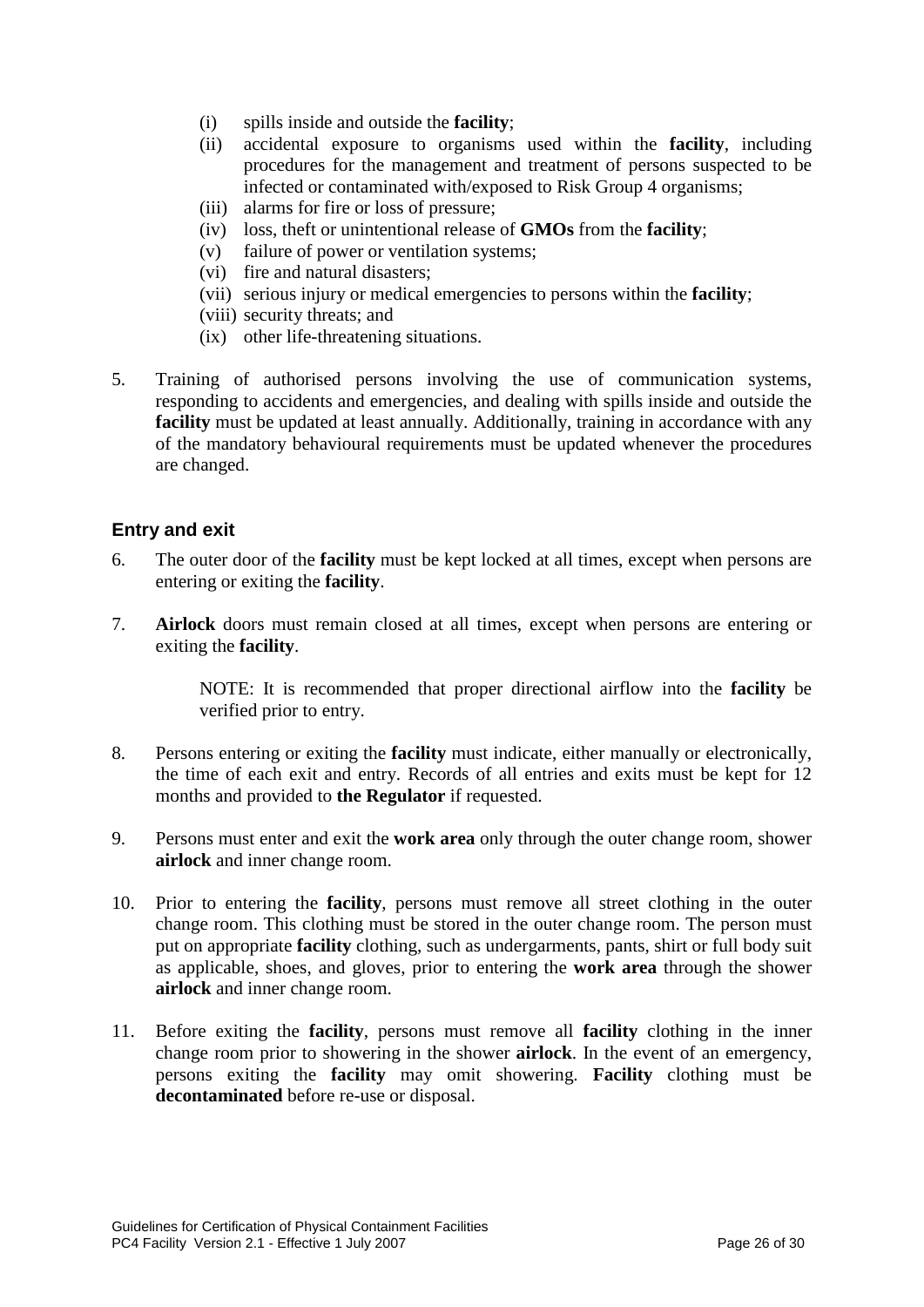#### **Containment equipment**

12. Any procedures with **GMOs**, including opening of any primary and secondary containers containing viable material, must be performed in a biological safety cabinet.

#### **Decontamination**

- 13. All **decontamination** procedures must be carried out by trained personnel.
- 14. **GMOs** must be rendered non-viable prior to disposal.
- 15. Wastes containing **GMOs** must be **decontaminated** prior to disposal.
- 16. Work benches, surfaces and equipment where procedures involving **GMOs** have taken place must be **decontaminated** when the **dealings** are completed.
- 17. Any equipment or non-viable material removed from the **facility** must be **decontaminated** prior to removal.
- 18. All liquid effluent, including that from the **work area**, shower and inner change room, must be **decontaminated** before being discharged.
- 19. Gaseous **decontamination** of the **facility** must take place:
	- (a) in the event of a spill of viable organisms occurring outside of primary containment (eg. biological safety cabinet); or
	- (b) prior to surrender or cancellation of certification; or
	- (c) prior to re-certification of the **facility** at a lower containment level, if stipulated by **the Regulator**.
- 20. If provided, the dunk tank must be sealed during gaseous **decontamination** of the **facility**.
- 21. If provided, the gaseous **decontamination** chamber must be **decontaminated** after each exposure to the **work area**.
- 22. **Decontamination** can be effected by **autoclaving** or other heat treatment, chemical treatment, or by any other method approved in writing by **the Regulator**.

NOTE: **Autoclaving** is the most reliable means of **decontamination**, however this method is not applicable in all situations.

23. Any heat-based treatment must be performed using a combination of temperature and time that has been validated as effective in rendering the **GMOs** non-viable.

#### NOTE: If an **autoclave** is used for **decontamination**:

- (a) loads must be packed and loaded to allow for the penetration of steam into the material being **decontaminated** in accordance with AS/NZS 2243.3:2002;
- (b) the coldest part of the load must be exposed to a minimum temperature of 121°C and 103 kPa for at least 15 minutes or at 134°C and 203 kPa for at least 3 minutes in accordance with AS/NZS 2243.3:2002;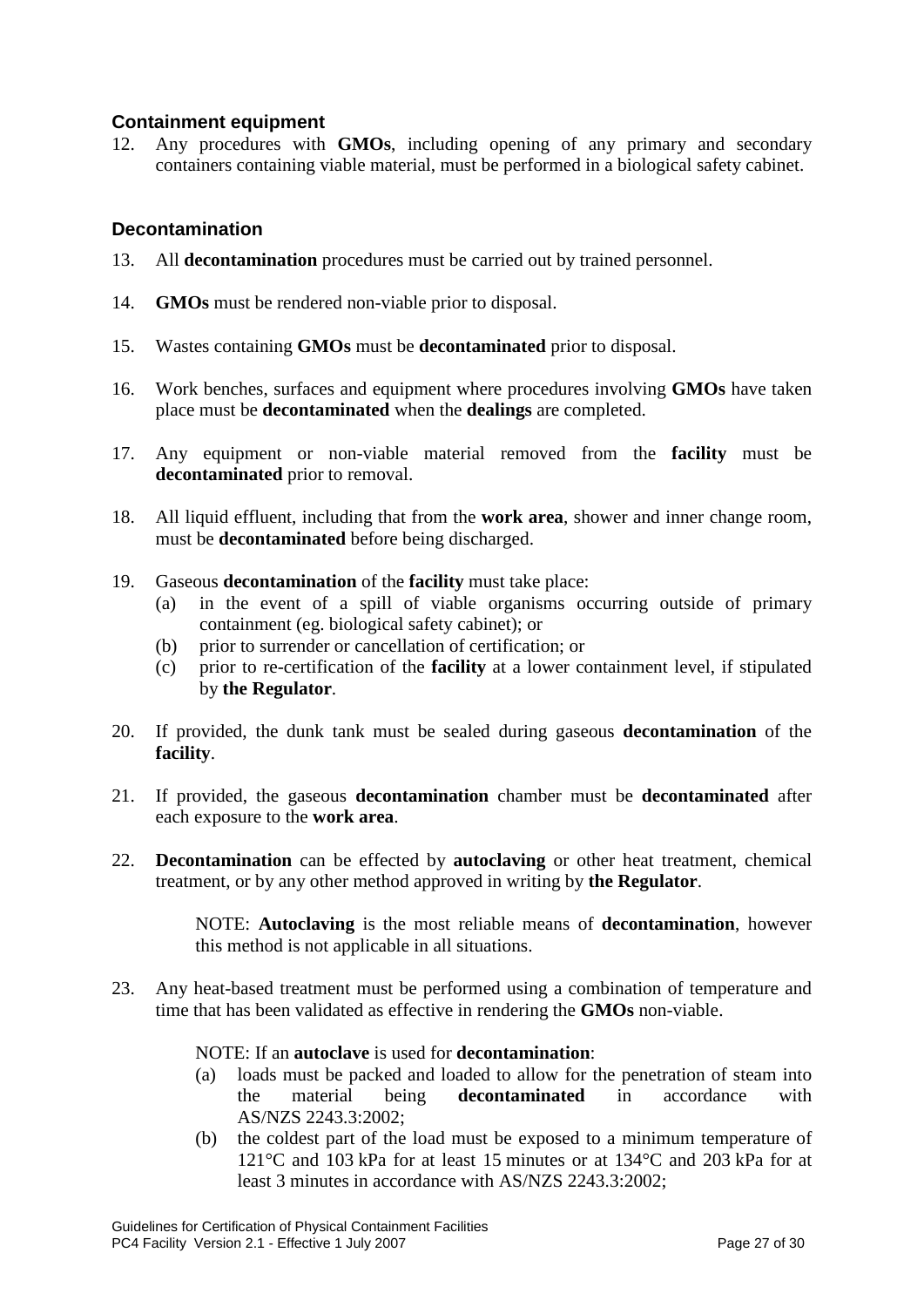- (c) measures must be taken to ensure that loads that have been processed can be differentiated from loads that have not (e.g. by use of **autoclave** tape); and
- (d) all displaced or evacuated air, steam and liquid must be filtered or **decontaminated** before discharge.
- 24. Any chemical disinfectant treatment must be effective in rendering the **GMO** nonviable.

NOTE: AS/NZS 2243.3:2002 is a recommended source of information when selecting and using chemical disinfectant agents.

#### **Spills**

25. All accidents, spills and accidental exposures inside and outside the **facility** must be reported to **the Regulator** as soon as reasonably possible.

#### **Removal and storage of GMOs**

- 26. Viable material must not be transported from the **facility** unless written permission has been obtained from **the Regulator**.
- 27. **GMOs** that require **PC4** containment must not be stored outside of the **work area** of the **facility**.

#### **Monitoring**

28. When working in the **facility**, persons undertaking procedures with **GMOs** must be monitored by at least one other person.

> NOTE: It is preferable that monitoring of persons is to be external to the **facility**, for example, by use of CCTV or a viewing panel.

#### **Sharps**

29. Needles and syringes or other sharp instruments must be restricted in the **facility** for use only when there is no alternative, such as for parenteral injection, phlebotomy, or aspiration of fluids from **facility** animals and diaphragm bottles. Non-disposable sharps must be placed in a hard-walled container for **decontamination**.

#### **Personal effects**

30. Non-essential personal effects, including handbags, personal mobile phones, personal organisers and other non-essential electronic equipment, which will not remain within the **work area**, must not be taken past the shower **airlock**.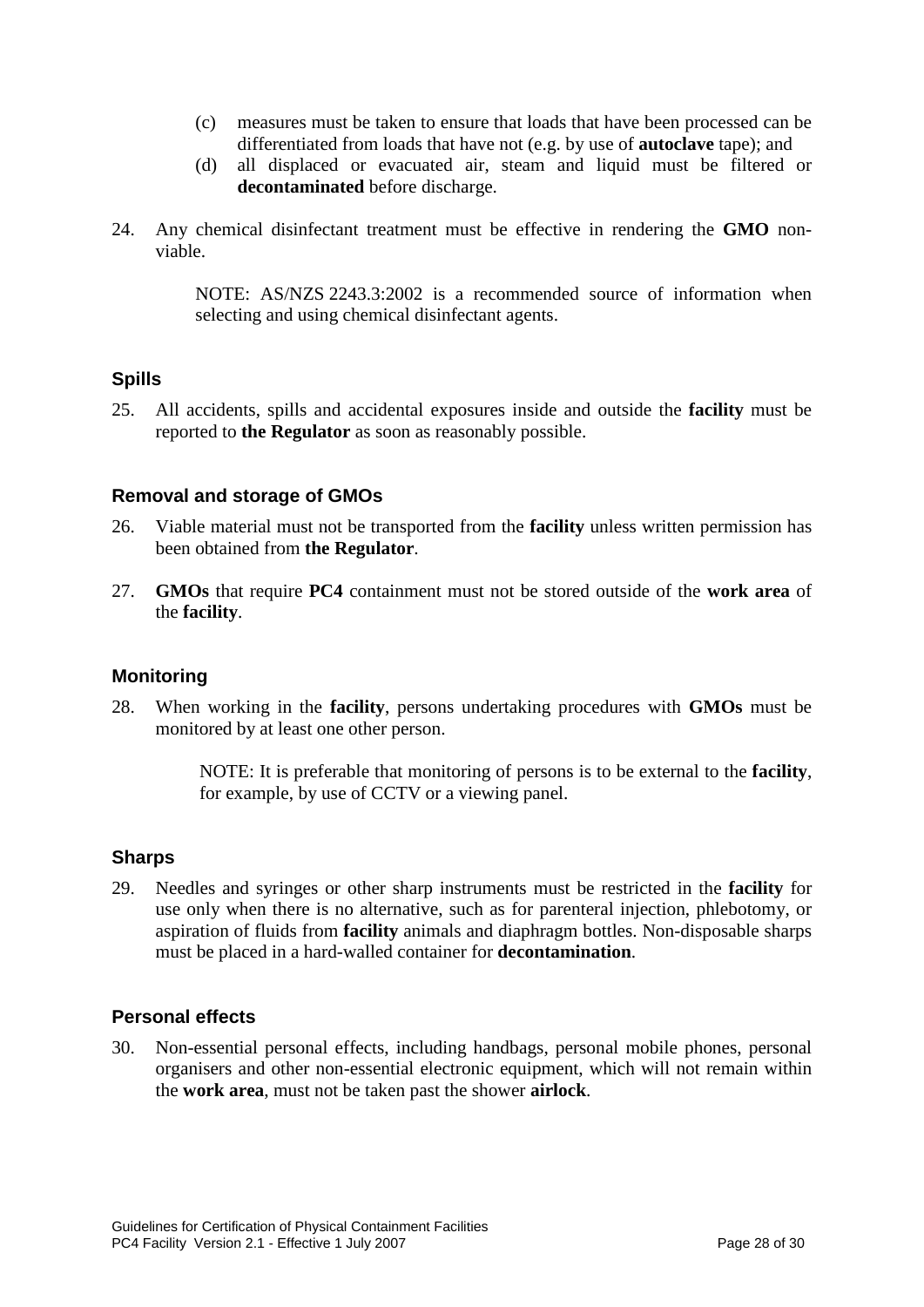#### **Suit area**

Where a specially designed suit area is provided in the **facility**, persons entering the area must comply with the following mandatory behavioural requirements in addition to all other mandatory behavioural requirements listed:

- 31. Entry to the suit area must be through a chemical shower **airlock** fitted with gastight interlocked doors in addition to the outer change room, shower **airlock** and inner change room described in mandatory behavioural requirement [9.](#page-25-0)
- 32. The operation of the suit must be tested before entering the **work area**.
- 33. Upon exiting the **work area**, a chemical disinfectant shower must be taken in the chemical shower **airlock** to **decontaminate** the outer surface of the suit. The suit and clothing must be removed in the inner change room, and a full body shower must be taken in the shower **airlock** before leaving the **facility**.

#### **Animal handling**

Where any of the **dealings** conducted in the **facility** involve animals, persons must comply with the following mandatory behavioural requirements in addition to all other mandatory behavioural requirements listed:

- 34. Animals kept in pens must be restrained while housed in the **facility**.
- 35. Persons undertaking procedures with animals must be trained to do so in accordance with mandatory behavioural requirement 4(f).
- 36. Where **dealings** involve animals infected with **GM** Risk Group 4 human pathogens, measures must be taken to prevent exposure to those pathogens.

NOTE: Measures may include the use of BSCs, sealed HEPA filtered cages, or where the room is the primary containment barrier, a one-piece positive pressure suit.

#### **Non-compliance**

37. Any non-compliance with the conditions and mandatory behavioural requirements set out in these *Guidelines for Certification of a PC4 Facility*, including any actual or suspected unintentional release of **GMOs** from the **facility**, must be reported to **the Regulator** as soon as reasonably possible.